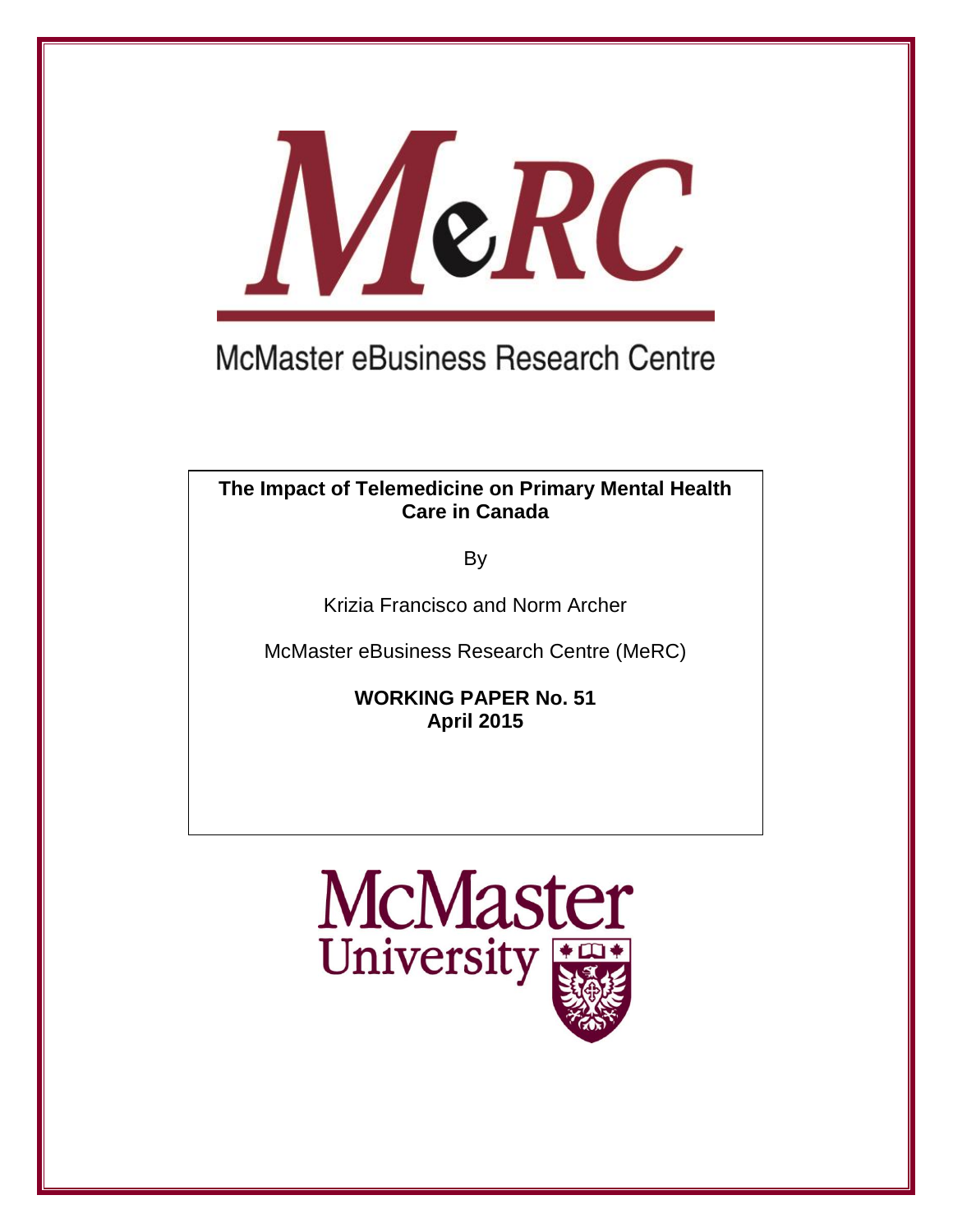## **THE IMPACT OF TELEMEDICINE ON PRIMARY MENTAL HEALTH CARE IN CANADA**

*By* 

#### **Krizia Francisco and Norm Archer**

**MeRC Working Paper #51** April 2015

©**McMaster eBusiness Research Centre (MeRC) DeGroote School of Business McMaster University Hamilton, Ontario, L8S 4M4 Canada** 

[archer@mcmaster.ca](mailto:archer@mcmaster.ca)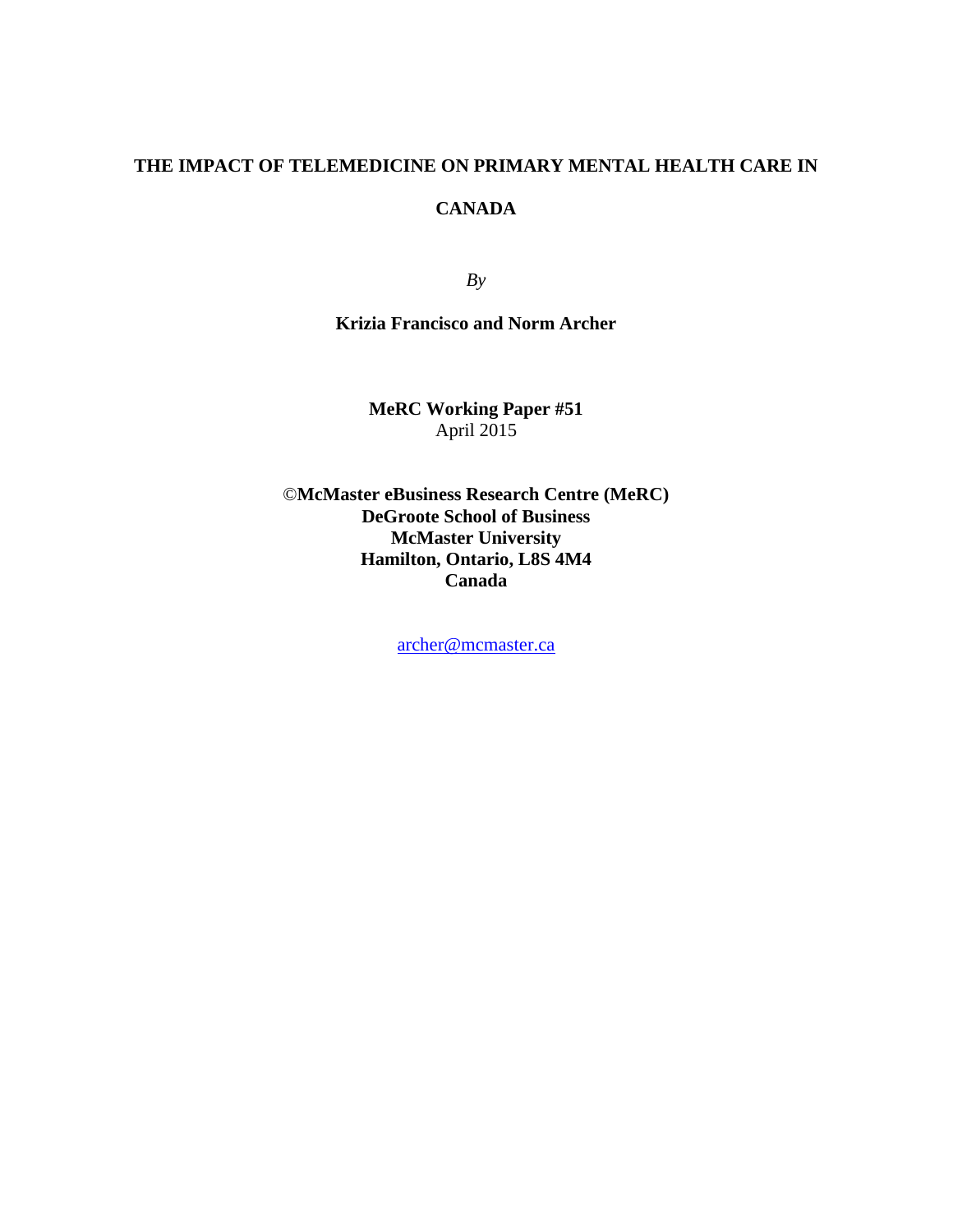#### **ABSTRACT**

Telemedicine has become widely used in today's Canadian health care system. The area of mental health has been known to adopt telemedicine strategies in order to address some of the issues currently facing the mental health care system in Canada, such as psychiatrist shortages or lack of services available in rural areas. This paper reports on the effectiveness that telemedicine has had on the mental health care system in Canada, based on a Canadian literature review with supporting literature from the United States.

This paper also includes recommendations for further improvement involving the use of telemedicine. The recommendations include: that closer collaboration amongst all levels of government take place when designing the mental health care framework, that telepsychiatry and telemental health services be built into policies, and that follow up studies take place on existing pilot studies and existing telemental health services in Canada.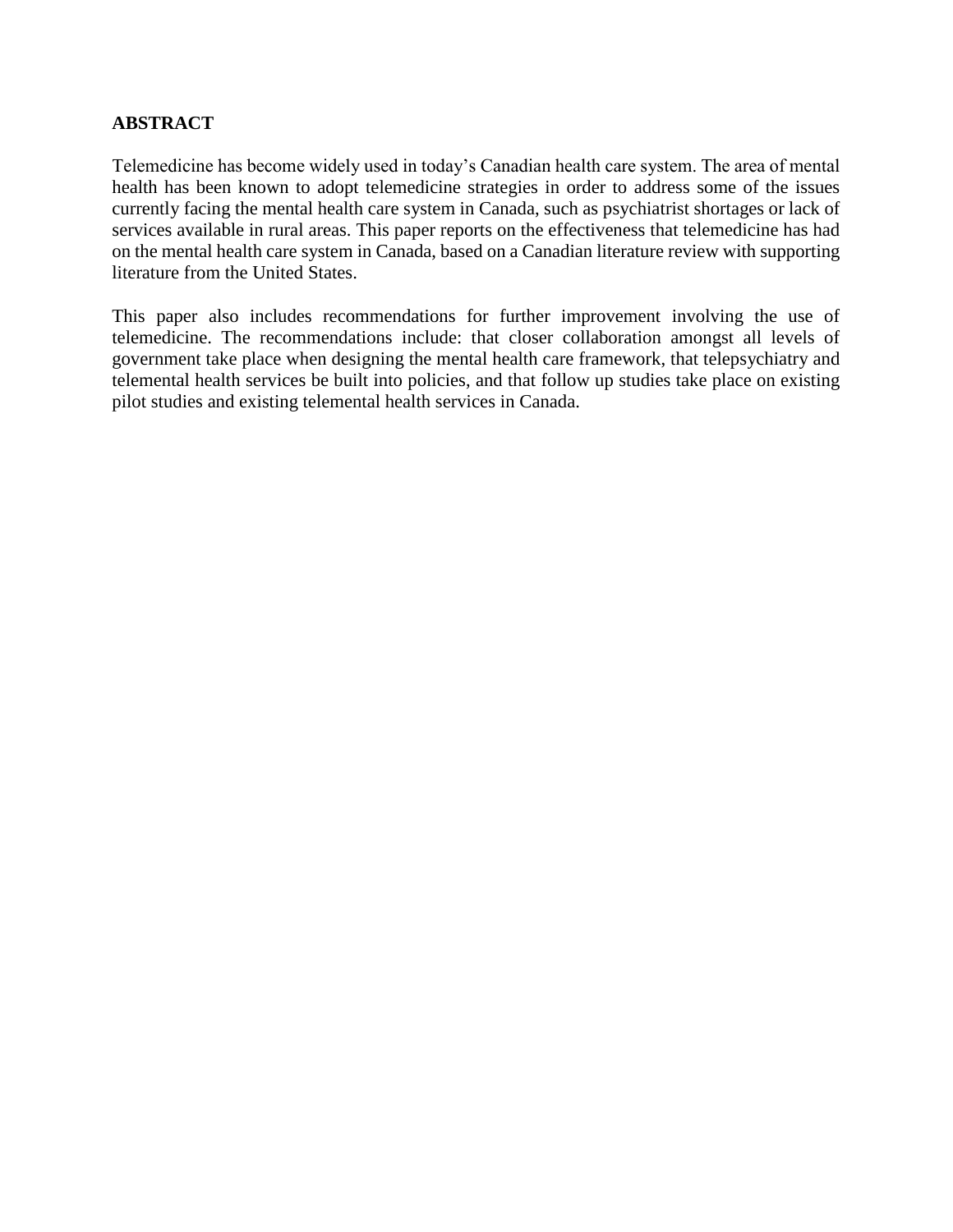#### **INTRODUCTION**

Across the world the definition of mental health has varied with syntax but has collectively demonstrated similar meaning. According to the Parliament of Canada<sup>1</sup>, mental health is defined as "the capacity to feel, think and act in ways that enhance one's ability to enjoy life and deal with challenges". In addition, mental health problems have been defined as "diminished capacities – whether cognitive, emotional, attentional, interpersonal, motivational or behavioral – that interfere with a person's enjoyment of life or adversely affect interactions with society and the environment"<sup>1</sup>. No one is immune to mental health problems and on average it has affected one in five Canadians on an annual basis<sup>2</sup>.

There are many methods and approaches to managing mental health patients in primary care. Care plans can become complex at a rapid pace and can often become overwhelming for patients to manage in conjunction with already possessing a mental health problem. One specific method of delivering care that has the potential to impact the management of mental health issues in primary care is telemedicine. Telemedicine has the capacity to reach patients regardless of their physical location. As a clinical tool it has the ability to reach and help those overwhelmed with their mental health problems by providing an interactive platform where they can communicate with mental health care workers.

As stated by the World Health Organization<sup>3</sup> telemedicine is "The delivery of health care services, where distance is a critical factor, by all health care professionals using information and communication technologies for the exchange of valid information for diagnosis, treatment and prevention of disease and injuries, research and evaluation, and for the continuing education of health care providers, all in the interests of advancing the health of individuals and their communities".

In 2013 Canada's Health Informatics Association published the Canadian Telehealth Report<sup>4</sup>. This report indicated that telehealth was the most commonly reported service for delivering mental health services (psychiatry & psychology) in Canada and was available in every province and territory<sup>4</sup>. Although this information demonstrates how readily available this service is, there was a lack of data and related publications that demonstrate the overall impact this service has had on mental health issues in Canada. Other countries such as the United States of America (USA) have published research readily available on the impact that telemedicine has had on some of their mental health issues<sup>5-8</sup>.

The objective of this paper is to provide an in-depth review and critique on the impact of existing telemedicine mental health programs available in Canada. This will be accomplished by a literature review, and benefits will be highlighted and limitations will be explored with suggestions for improvement. This is so that inferences can be made to determine its economic value but most importantly, its value to the patient experience. In addition, an overview of some of the impacts of telemedicine on mental health in the USA will be presented. This will be done to demonstrate some of the successes and limitations these programs may have experienced in comparison to Canada. Based on these literature reviews, the remainder of the paper will include recommendations on how improvements using telemedicine can be made in order to improve the current state of the Canadian mental health care system.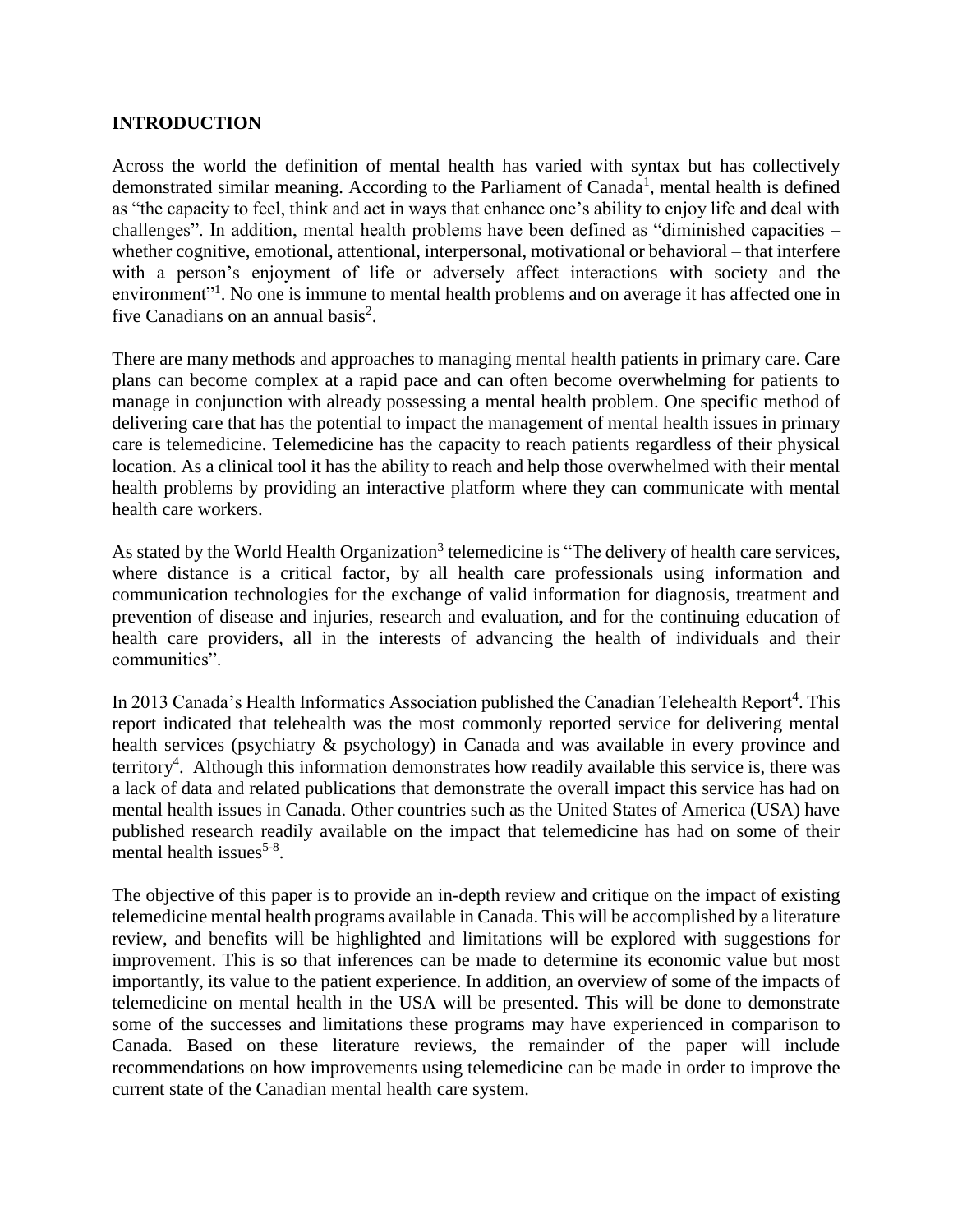#### **Current State of the Canadian Mental Health Care System**

Mental health care involves a variety of different professions and clinical designations that are involved in a patient's circle of care. The reason for involvement from different types of professions can be attributed to the complexities of treating mental illnesses, and how mental health really is rooted in an overall level of healthiness in a person's entirety, and not just one aspect of their life. There are social workers, psychiatrists, psychologists, counselors and a number of other professions that are available to patients either through referral from a family physician, or through individual outreach. The process of navigating the mental health care system and initiating contact from questioning, to recognition of possessing a mental illness, and to treatment and recovery has been a cumbersome and confusing course of action with a wide variance of time depending on the patient. The instability from our current mental health care system in Canada for patients suffering from mental illness poses a high risk for proper treatment and recovery which needs to be addressed. Otherwise, mental health issues, especially in their early stages, can progress to stages that ultimately might endanger the patient's well-being and life.

In addition to the confusing Canadian mental health care structure, a very important patientspecific barrier that has, in recent years, been overcome slowly, is the stigma associated with mental illness. Stigma refers to the negative beliefs and attitudes held about mental illness, which can lead to public prejudice, stereotyping, and discriminatory behavior<sup>9</sup>. In Canadian society, the focus of mental health in recent years has become more and more progressive. The emphasis on mental health has been to address stigma and recognize that there are a substantial number of people and programs for dealing with mental illness. Campaigns such as "Bell Let's Talk"<sup>10</sup>, or the Canadian Mental Health Association's (CMHA) "Opening Minds" project<sup>11</sup>, have seen huge success in encouraging national participation in a recognition of the burdens associated with mental health, and how citizens need to help one other. All mental illnesses have the capacity to affect day-to-day functioning in people, including work and time spent with family among other everyday activities. Mental health is not restricted to a specific region, nor is it limited to a specific population of people. The Canadian mental health care system can become overwhelming very quickly to patients as well as health care providers. Health care providers can become confused when trying to decide where to refer a patient due to the varying mental health intake procedures between available services<sup>12</sup>. For patients, according to the CMHA, an alarming rate of approximately 49% of those who suffered from depression or anxiety had never actually sought medical attention<sup>13</sup>. Though many factors may be responsible for the lack of utilization of services, some of the main factors that may be responsible for this can be attributed to the lack of outreach and integration, and the shortage of psychiatrists and other mental health workers in Canada<sup>14</sup>.

#### **Lack of Integration within the Canadian Health Care System**

Members of the Mental Health Commission of Canada (MHCC) in 2009 developed a framework document, "Toward Recovery & Well-Being: A Framework for a Mental Health Strategy for Canada*"* <sup>15</sup> which identified some of the major issues with mental health services and delivery in Canada. One of the goals within the proposed framework states "People have equitable and timely access to appropriate and effective programs, treatments, services, and supports that are seamlessly integrated around their needs"<sup>15</sup>. This goal was supported with evidence that demonstrated how disconnected the mental health care structure is in Canada. Currently there are a number of programs, services, treatments and supports available to Canadians suffering from mental health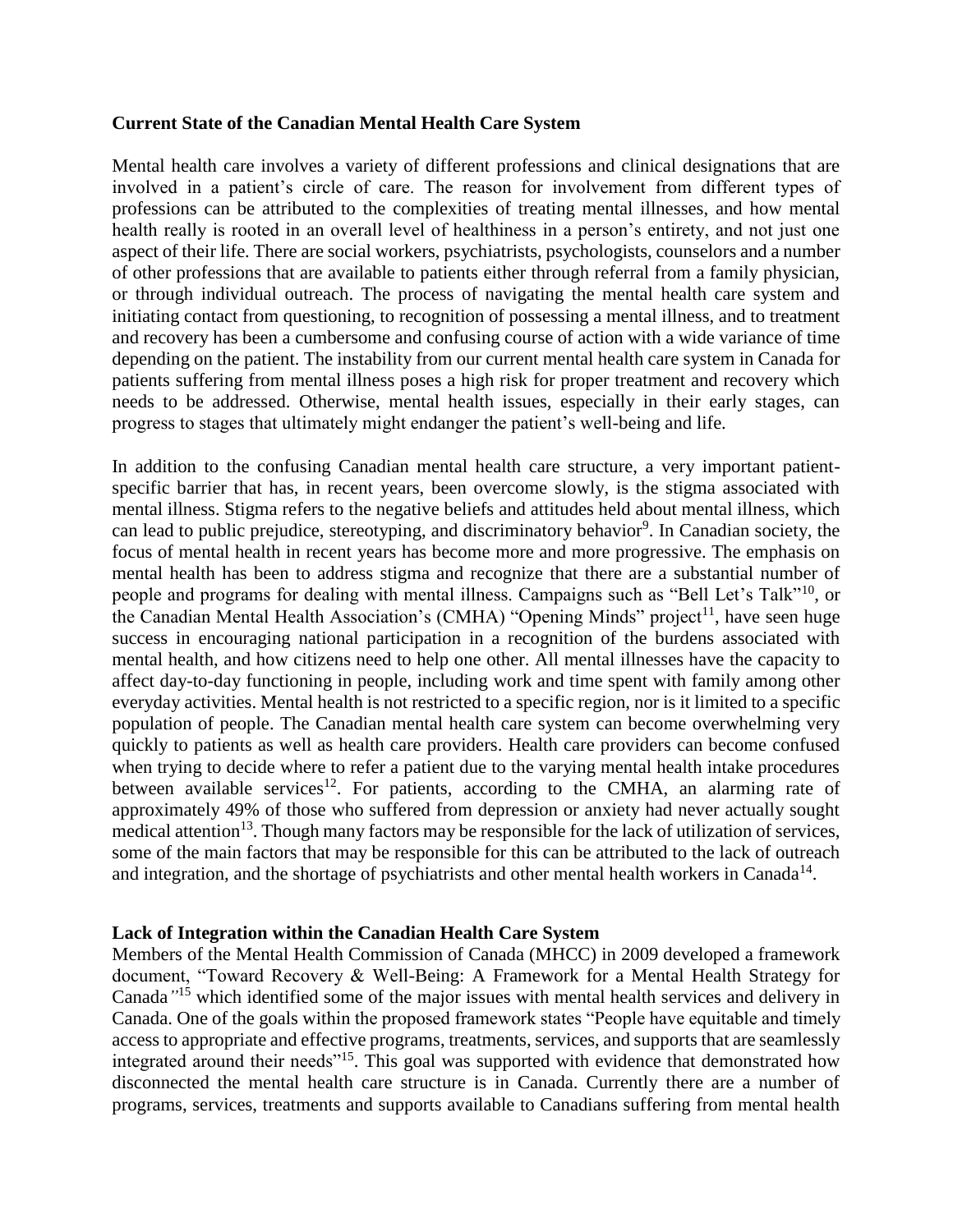problems but only approximately one third of these Canadians are actually accessing these supports<sup>15</sup>. The cohesion between all types of mental health supports is severely lacking and this can be attributed to the lack of planning that goes into the integration of these services at the stage of conception. All these supports were developed in a disconnected manner at different times with different levels of government, departments based on a variety of political factors and with very little coordination<sup>15</sup>.

With the push to adjust attitudes towards, and processes within mental health, it has become an optimal time to re-evaluate the programs offered to those suffering with mental illnesses as well as the policies and technologies in place that may be hindering or enabling access to mental health services.

The development of technology could be a foundational starting point for developing commonality between all the different types of mental health supports. This could ultimately lead to a more functional and streamlined system. The mental health system should never work as a deterrent to its patients. Therefore a vision like this with a common starting point that patients can reach out to may improve engagement and help with earlier identification of mental health issues, and ultimately contribute to better outcomes. As an example, one of the public participants in the MHCC framework development process gave a testimonial of her and her spouse's interactions when trying to reach into the Canadian health care system. This demonstrates how truly difficult it is to seek help while suffering from mental illness.

"The usually confident, hardworking and sociable man is overwhelmed with despair and is no longer able to hang on at work. He recognized the need for counseling and reached out. After a confusing string of voice mail instructions, he was instructed to leave a message. He hadn't heard back after a week and gave up. I followed up myself and found the process frustrating to navigate through. When I finally spoke with somebody, I was told that there weren't any available counselors and that I should contact another service. If small tasks can seem insurmountable to a depressed person, finding help must seem nearly impossible. I can't imagine how hopeless it must seem to the most isolated – those with little family support, disabilities, and/or poor literacy skills"<sup>15</sup> *.*

Testimonials like this are not isolated incidents; these types of issues occur on a regular basis. This gives an accurate picture of what consumers suffering with mental illness may face when trying to find resources and help from our Canadian mental health care system.

All populations are impacted by the shortage of mental health workers in Canada but populations that suffer even more from the lack of mental health support are the rural and northern populations of Canada. It can quickly be identified that these populations actually are underserviced<sup>15</sup>. The lack of mental health services available to these population is an enormous issue on its own; statistics demonstrate how poorly these issues are being handled, with such high illiteracy rates and excessive rates of mental health issues (e.g. Inuit men have 50 times the national average suicide rate)<sup>15</sup>. This vulnerable population can definitely benefit from an integrated care system that utilizes technology reaching out to provide opportunities for better care.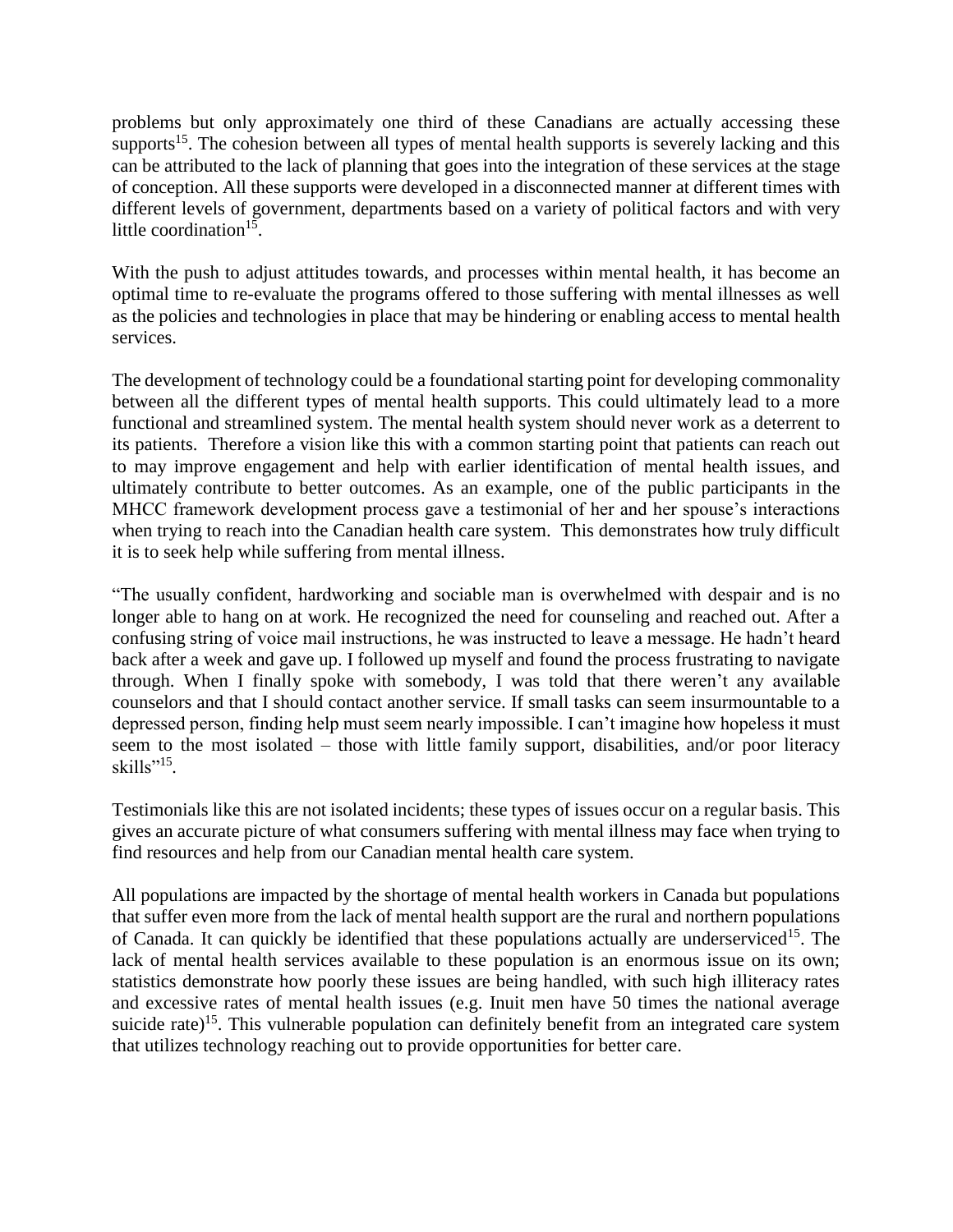With all the disparate needs amongst all the different people and clinical conditions in Canada it would be extremely difficult to create a single point of care model, but what can be created are multiple services integrated into one point of entry to access care<sup>15</sup>.

#### **Shortage of Psychiatrists and Other Mental Health Workers**

The Canadian Medical Association conducted an in-depth review of the psychiatric profession in Canada through the National Physician survey. Their statistics show that as of January 2012 there were 4426 licensed psychiatrists in Canada<sup>16</sup>. The psychiatric profession also had a disproportionately large number of older physicians compared to other healthcare disciplines<sup>16</sup>; this may lead to further shortages once those physicians begin to retire. Another issue is the distribution of psychiatrists amongst Canadian provinces and territories (see Figure 1).



**Figure 1. Number of psychiatrists per 100,000 population in Canada by province<sup>10</sup>**

According to the Canadian Institute for Health Information (CIHI), Ontario has approximately 14 physicians per 100,000 Canadians and there are even lower numbers in the Canadian territories with approximately 2 psychiatrists per  $100,000$  patients<sup>16</sup>. The National Physician survey took this information one step further in their survey and asked whether or not psychiatrists found their services to be accessible on a scale of good, very good, excellent, fair or poor. The findings of the survey reported the following:  $37\%$  very good or excellent,  $29\%$  good, and  $40\%$  fair or poor<sup>16</sup>. Reported timeliness in seeing patients was also captured and the findings were also of concern, considering how quickly mental illness can progress in severity. Of the psychiatrist population only 16% could see urgent patients within a day and 55% could see them in a week but the average wait time for non-urgent cases was 11 weeks across Canada<sup>16</sup>. With these types of wait times, and a substantial number of psychiatrists recognizing their own poor accessibility for care, telemedicine has the opportunity to act as a tool to help bridge the gap between patients and psychiatrists. Telemedicine allows psychiatrists to be accessible to patients regardless of their geographic location. The ability for telemedicine to provide remote access for both patients and psychiatrists increases accessibility to psychiatric services. This increased accessibility can improve utilization of psychiatric services, lessening the burden of the shortage of psychiatrists currently being experienced in the Canadian health care system.

Across the country, other mental health workers are also in short supply<sup>15</sup>. This is a major cause of the long wait lists for the majority of mental health services being offered.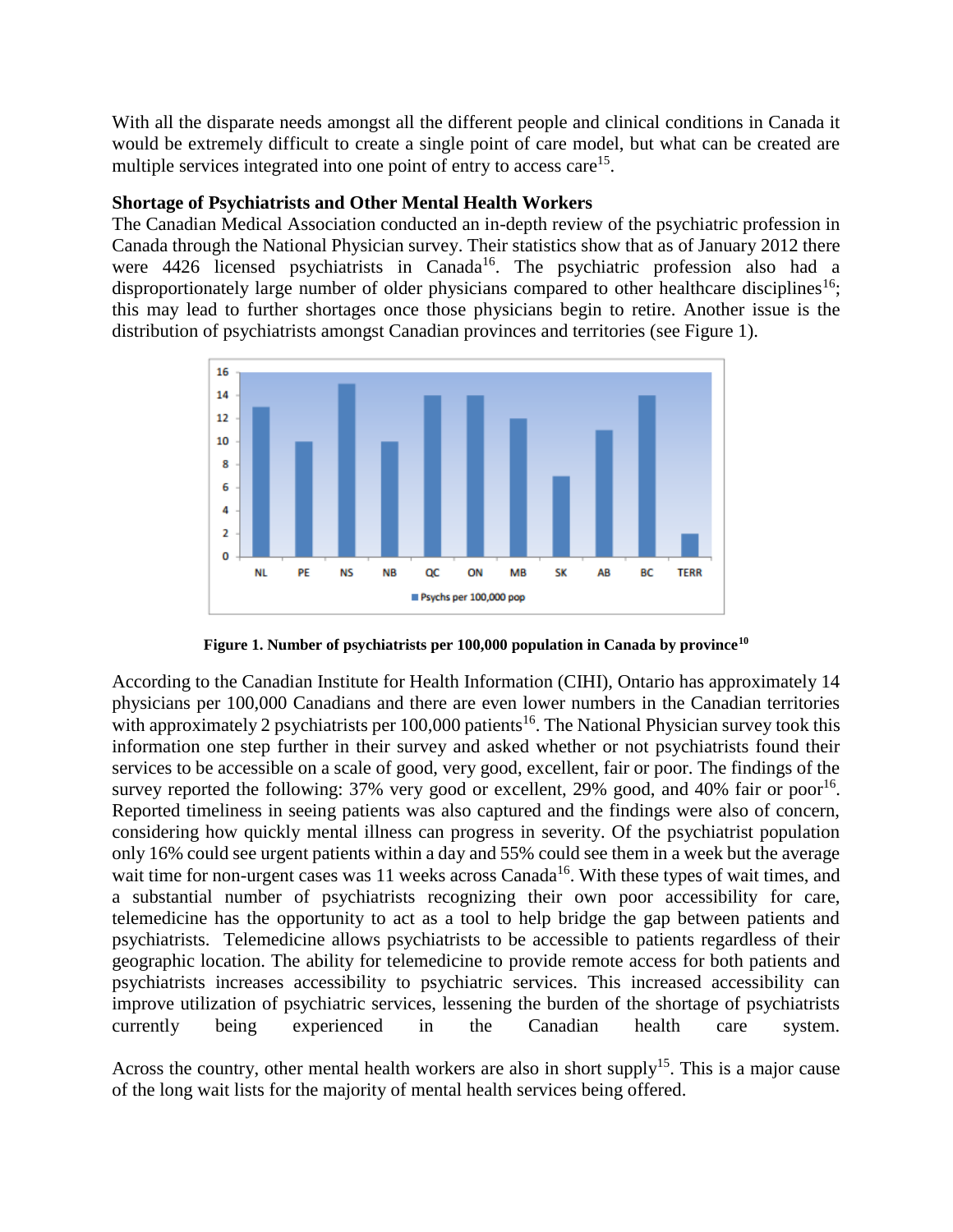#### **Adoption of Telemedicine in the Canadian Mental Health Care System**

With the shortage of mental health specialists, combined with a lack of outreach and integration of such healthcare, one technological solution that has demonstrated the potential to improve the lives of many suffering from mental illness is telemedicine. Telemedicine that involves elements of mental health services can be referred to as telepsychiatry, telepsychology, or telemental health depending on the services being provided. Although the concept of telemental health is widely understood, some issues with adoption within Canada still exist. The Canadian Psychological Association conducted a literature review related to the barriers impeding adoption of telepsychiatry. Their findings include: ongoing costs associated with the technology, legal and ethical issues, negative expectations toward the use of technology for clinical applications, and lack of training<sup>17</sup>. These barriers to adoption could be better managed once more clinical evidence is gathered showing the effectiveness of telemedicine. Even if the satisfaction between the use of telemedicine and in-person mental health services turns out to be the same that still supports the idea that telemedicine is a feasible option for many patients, particularly those that live in rural and remote regions. The presence of telemedicine eliminates the hassle of having to travel, and acts as a source of encouragement and motivation for patients. This would help our mental health system to work as a source of empowerment for those suffering from mental illness.

Although the adoption of telemedicine is growing, what is more important is acknowledging the impact telemedicine has had on mental health in the primary care world. As a starting point, analyzing some of the successes and limitations in the United States can provide some insight onto how to improve the current state of telemental health in Canada.

#### **Literature Review USA - The Effectiveness of Telemedicine in Mental Health**

Canada lacks sufficient published literature in the area of assessing the impact of telemedicine on the mental health care system, and a lot of the literature tends to address economic value versus actual value to mental health patients in a clinical context. The US has a number of literature reviews and studies available on this topic. Some of that literature will help provide some insight into the successes and limitations identified in the US for the use and effectiveness of telemedicine in mental health care. By understanding this, these findings might be applied to the Canadian context to either see where improvements can be made, or what can be learned. Even though Canada and the US have different health care systems, the principles behind delivery of care and utilization of telemedicine can be realized in both environments.

One particularly enlightening study involved 11 different Veterans Affairs community-based outpatient clinics<sup>5</sup>. The main focus of the study was to treat patients with post traumatic stress disorder via the use of telemedicine teams and techniques. The measures taken were intended to capture the changes in those patients in comparison to patients who were receiving "usual care"(UC). There were 133 patients: the patients receiving Telemedicine Outreach for PTSD were referred to as TOP patients. The care teams involved for the TOP patients included telephone nurse managers, telephone pharmacists, telepsychologists, and telepsychiatrists<sup>12</sup>. These care teams delivered various therapies via interactive video over a span of 12 months. The TOP patients had access to the same clinical services the UC patients had access to, in addition to 11 other clinical services exclusively available for the TOP patients. After implementing telepsychiatry in the community outpatient clinics, benefits had been realized almost instantaneously: the introduction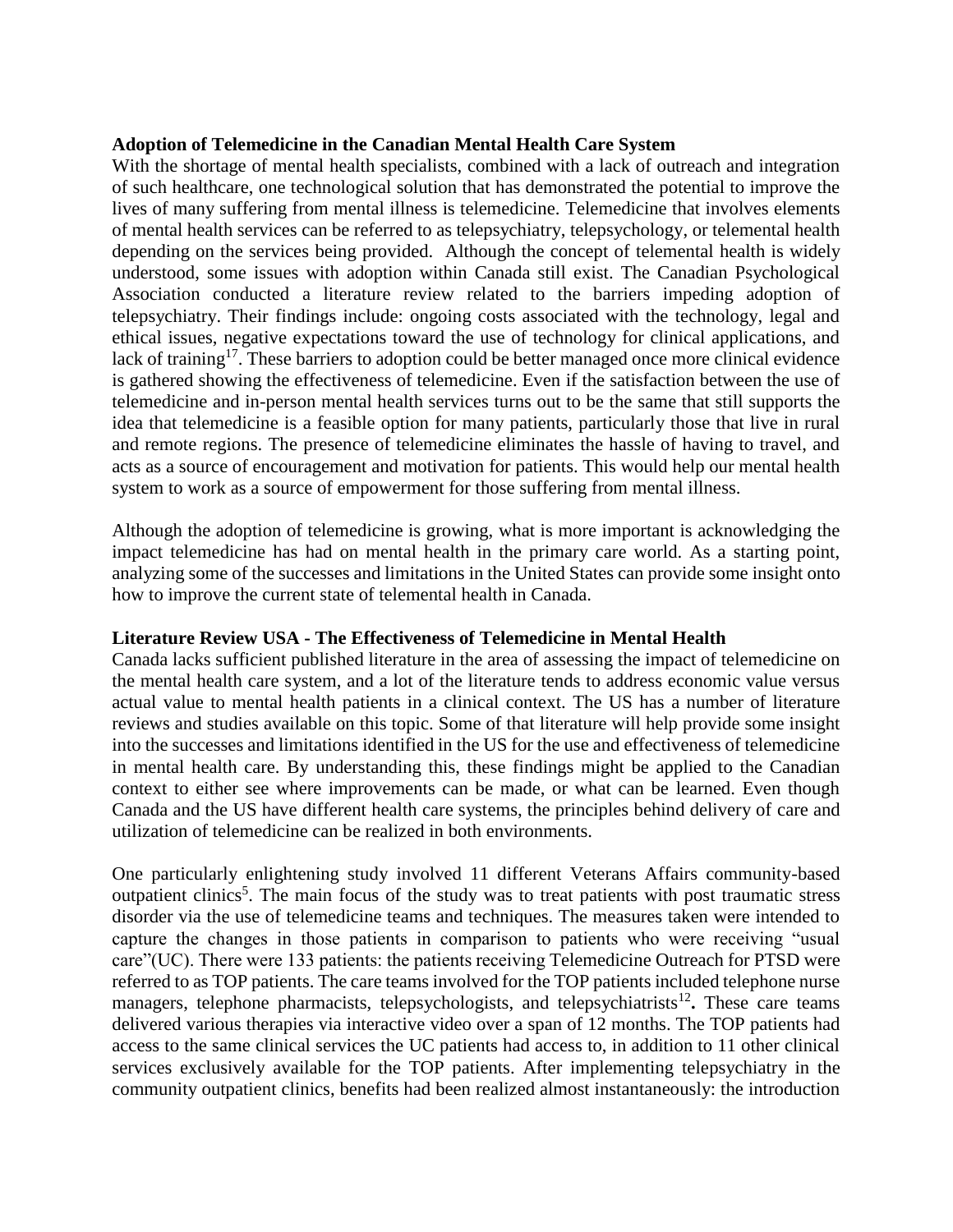of the service alone brought on 11 more clinical services that could be delivered remotely and on a consistent basis to a vulnerable population. The effectiveness of the new telepsychiatry service was measured using the Posttraumatic Diagnostic Scale that measured the severity of the patient's PTSD and depression. Figure 2 demonstrates that there were lower scores for the TOP group of patients for both the PTSD measure, and depression using the Hopkins Symptom Checklist<sup>12</sup>. Even if the patients in the TOP group had higher levels of PTSD and depression at the beginning of the project, at both the 6 month and 12 month check in the study, the TOP patients had a greater decrease in these clinical indicators than the patients from the UC group.



On a smaller scale, a different study took place in Georgia with the use of mental health telemedicine at a rural university<sup>6</sup>. The population was chosen due to mental health issues with post-secondary students and their limited access to mental health services in this rural setting. The college's counseling services (CC) had an existing partnership with the Medical College of Georgia  $(MCG)^6$ . Their partnership required the psychiatry resident to commute to the college campus one day a week, which totaled approximately three hours a day of commuting. The stakeholders identified the limitations with this type of partnership and had implemented a model for delivering care via telemedicine. Any students referred from the college for a psychiatric consult had a referral form sent in that identified any background clinical information to the psychiatrists 24 hours prior to the scheduled consultation<sup>6</sup>. Figure 3 demonstrates the structure of how both the students and health care providers interacted through the telemedicine model.



**Figure 3. Telemedicine model implemented at GSU6**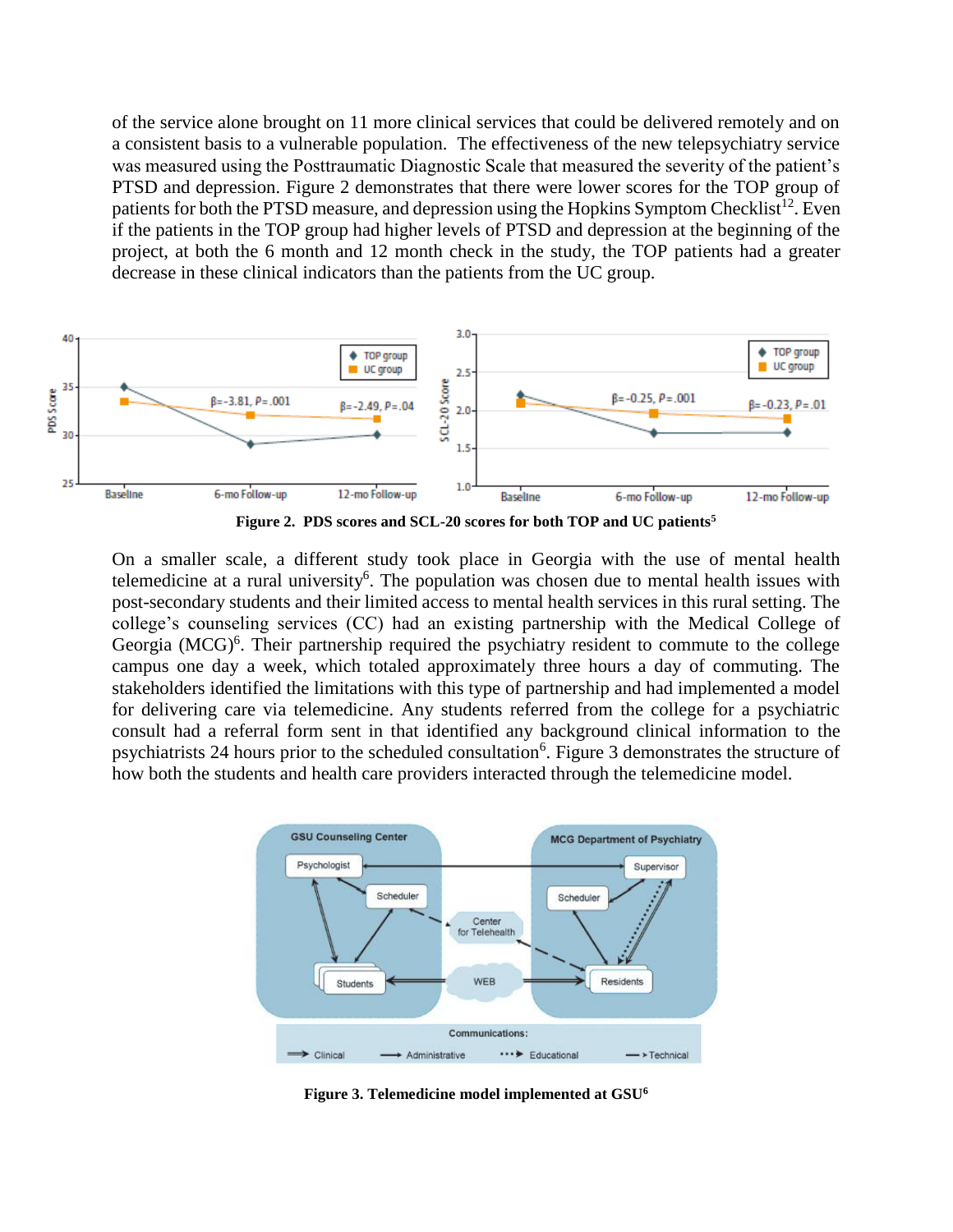Likert-type scales were used on a questionnaire the students were required to fill out after interacting with the psychiatrist via tele-clinic (TC) in comparison to their non-teleclinic (NTC) experience. The results demonstrated that clients found the tele-clinic method of delivering psychiatric services to be beneficial with a mean score similar to that of the results from the nontele-clinic survey<sup>6</sup>. By introducing the tele-clinic approach, psychiatrists were able to be contacted in real-time to make adjustments to a patient's psychotropic medications, and increase overall accessibility to psychiatric services<sup>6</sup>. This instantaneous access decreased the time it would have traditionally taken in the non-tele-clinic to adjust a patient's medication accordingly and address other mental health needs<sup>6</sup>. There was also an increase in the tele-clinic student's grade point averages (GPA) in comparison to the non-tele-clinic students<sup>6</sup>. The tele-clinic really embodied the concept of empowering mental health patients to use the mental health care system. With technology playing such a large role in post-secondary student's lives, the introduction of telepsychiatry to streamline mental health services seems like the most appropriate evolution for mental health care delivery.

These two studies are an example of how telemedicine has the capacity to address issues in the complexities of treatment in mental health care. Both the Fortney et al<sup>5</sup> and Khasanshina<sup>6</sup> study had two completely different sample groups but were still able to make an impact on patient care via the use of telemedicine.

From an economic perspective, telepsychiatry has demonstrated cost-savings associated with readmissions into the emergency department for mental health purposes. Another study was conducted in North Carolina and  $Texas<sup>7</sup>$  that resulted in a significant economic benefit. Primary care telepsychiatry programs had increased and were being housed in 53 different hospitals. This North Carolina study was shortly adopted by Texas. Ultimately the decrease in mental health admissions in the emergency department saved as much as \$7 million US in one year in North Carolina<sup>14</sup>. This is a significant amount of cost saving. Studies like this have yet to be seen in the Canadian context on such a large scale.

The implementation of these services involved psychiatrists being trained and certified in using the telepsychiatry service. An interesting element of the project that occurred in Texas was that psychiatrists involved were not limited to the state or country. The project reached out to psychiatrists world-wide and gave them the opportunity to become certified to provide their services in Texas hospitals.

By doing this, the project was able to offer emergency telepsychiatry on a 24/7 basis and reduce psychiatrist shortages. The model that was developed to deliver this care was free-standing mental health emergency centers (MHEC)<sup>14</sup>. These centers were staffed with a variety of psychiatric staff on a full time basis and were able to manage emergency encounters within 15 to 20 minutes. This study really embodied all the economic benefits that can come from early psychiatric interventions. Although economic efficiency is an important aspect to telemedicine as a whole, the primary focus should continue to be the quality of care and how it can impact the state of the mental health care system and its patients.

A comprehensive review was published by VA Medical Centre, Oregon Health and Science University in 2014 outlining the benefits for both patients and clinicians with the use of home-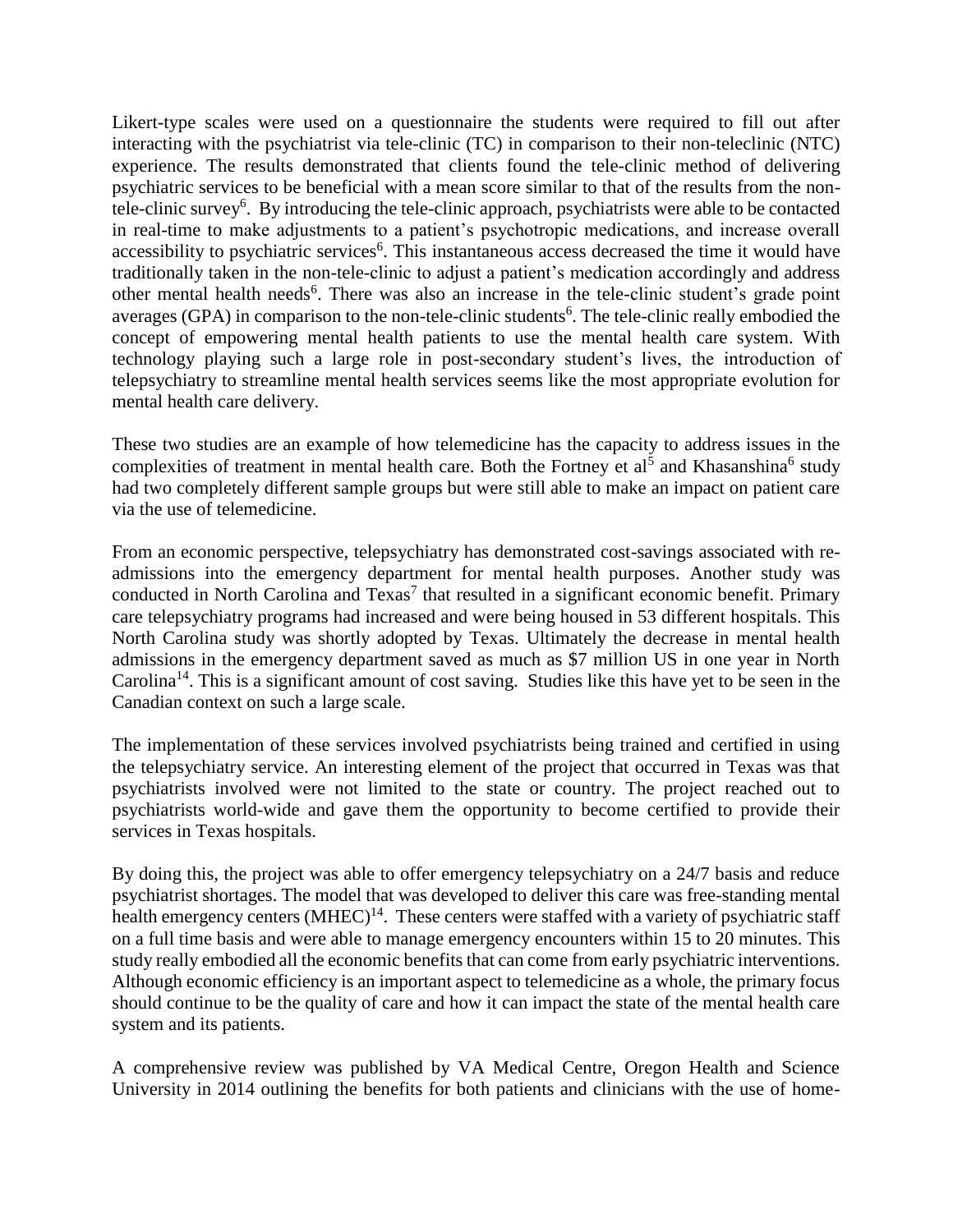based telemental health treatment<sup>15</sup>. This review showed the following benefits: increased treatment attendance and satisfaction, social support and connectedness, access to contextual information, patient and practitioner safety, and improved privacy and concerns about stigma associated with care seeking<sup>15</sup>. The authors were able to determine that the use of telemedicine had a positive effect on clinical outcomes. Specifically for patients suffering from social anxiety issues, telepsychiatry was able to eliminate the need for patients to feel forced into facing their anxiety-provoking stimuli before they were ready to do so<sup>15</sup>. Another advantage that was acknowledged with the use of telepsychiatry was the ability to more frequently contact patients who might be at high risk for suicide<sup>15</sup>. If a patient lives far away from psychiatric help, connecting via telepsychiatry eliminates the need for patients having to drive excessive distances to seek help.

The literature in the United States reveals that clinical benefits of telepsychiatry are recognized and that there are opportunities for significant economic gains if telemental health is implemented on a large scale. This literature indicates that the experiences that have occurred can also be useful for future development being considered in the Canadian telepsychiatry market. Although the health care systems in Canada and the US have very different models, the benefits realized with the use of telepsychiatry can be realized in a similar manner within Canada.

#### **Literature Review Canada – The Effectiveness of Telemedicine in Mental Health**

In Canada, telemedicine as a component of healthcare is financed and delivered at a provincial level, where each province is responsible for overseeing the structure and processes in place for this service. The COACH report showed that, as of 2013, all provinces had reported having telemental health, or telepsychiatry available as a method of delivery to mental health patients<sup>4</sup>. Online databases such as Pubmed, Web of Science and OVID show that the majority of the literature for telemedicine in Canada reviews the initial pilot project phase. Canadian literature on this topic lacks longitudinal studies that evaluate the effectiveness of telepsychiatry or telemental health on a long-term basis. The literature in Canada is also population specific; the majority of the activity for telepsychiatry focuses on rural and northern settings and further focuses on either adolescent/youth telepsychiatry, or the Inuit population. There is a high demand for mental health services in these rural and remote areas<sup> $4,15,18$ </sup>. It is important to review the effectiveness of these technological tools in these communities since these communities are the ones that will benefit the most from the potential of telepsychiatry services.

In 2013 the Ontario Telemedicine Network published an article written by their Chief Medical Officer, Dr. Rob Williams. The claims made by Dr. Williams agreed with the statistics and other Canadian published research claiming that there aren't enough psychiatrists in Canada to meet the demands for one-to-one care<sup>19</sup>. Even though other mental health workers in Canada are making an effort to take on long-term mental health patients, psychiatrists are the only ones who are able to make medical diagnoses and prescribe medications<sup>19</sup>. With the use of telepsychiatry this puts all mental health providers on a common platform to collaborate more closely in patient care and treatment plan development. His article highlights how important the role of telepsychiatry has been in the success of addressing mental health concerns in Canada. The article then references an important study conducted by  $\overline{O}$ 'Reilly et al<sup>18</sup> that evaluated telepsychiatry equivalency to faceto-face psychiatry in Ontario.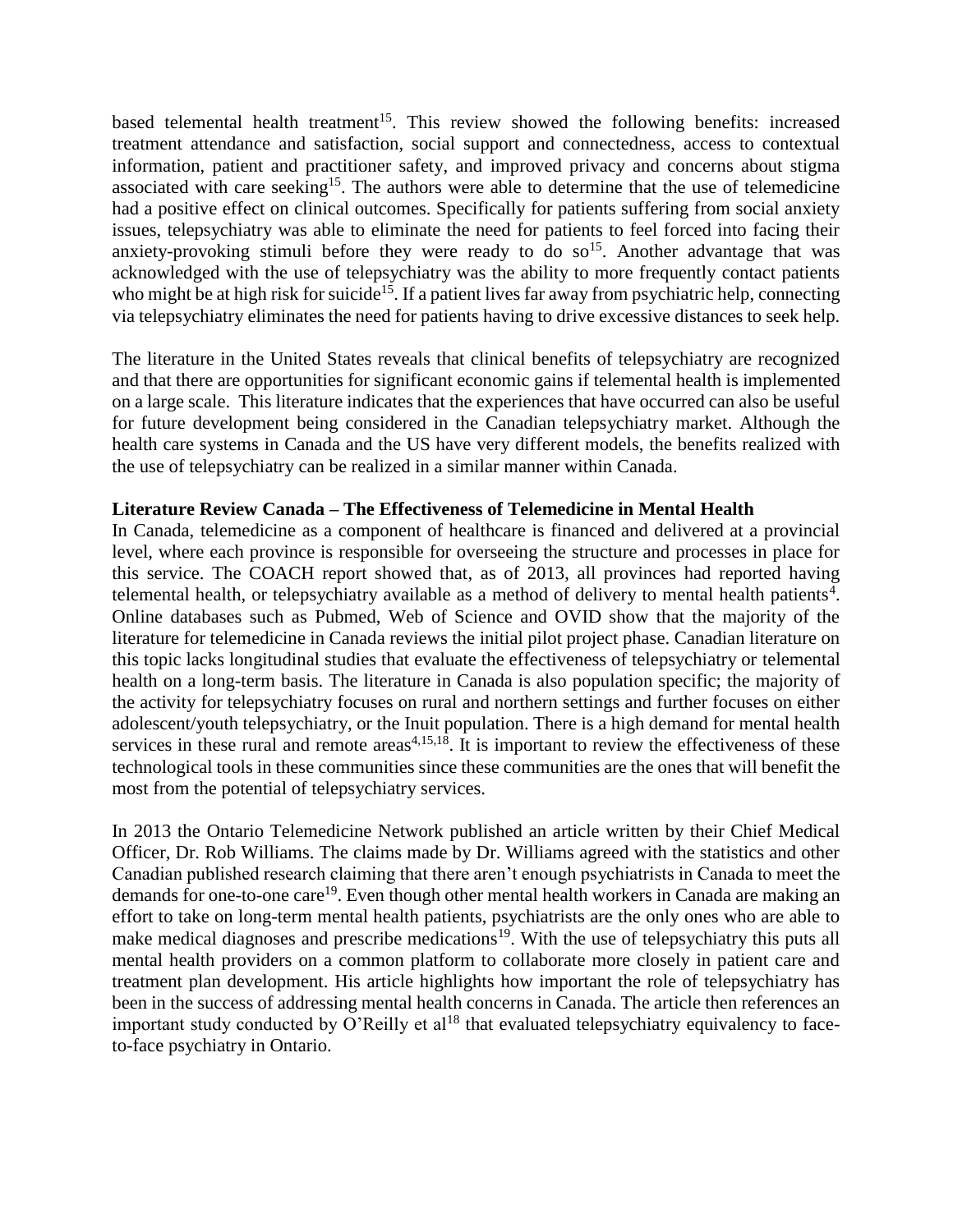The O'Reilly et al<sup>18</sup> study was conducted in Thunder Bay and it did not necessarily compare clinical outcomes of telepsychiatry with face-to-face encounters, but rather if telepsychiatry could accomplish equivalent clinical outcomes to face-to-face psychiatry. The study importantly suggests that many studies on telepsychiatry incorrectly identify "equivalence" between these two mental health delivery methods. The approach to the study used methods specifically designed to test the equivalence of both interventions, rather than identifying the lack of statistically significant differences in treatment outcomes<sup>18</sup>. The sample size was 495 patients from Thunder Bay Regional Hospital; the group was randomly assigned to either a telepsychiatry session, or a face-to-face psychiatry session after being referred for psychiatric consultation by their family physician<sup>18</sup>. The clinical services in this study were provided by four psychiatrists located in London, Ontario. These psychiatrists delivered clinical services for both the telepsychiatry patients from London, and flew to Thunder Bay to provide in-person services. The clinical services provided were similar and were modeled on the existing outpatient service in Thunder Bay.

After the psychiatrists conducted assessments they wrote out recommendations and sent that information to the family physician via fax within 48 hours. The scope of clinical services included: treatment recommendations, medication management, psycho-education, supportive counseling and triage to other services<sup>18</sup>. Three of the main assessments that were used to measure equivalency in patient's treatments were the Brief Symptom Inventory  $(BSI)^{20}$ self-report, the Global Severity Index  $(GSI)^{21}$ , and the Client Satisfaction Questionnaire  $(CSQ-8)^{22}$ . The scores were analyzed using equivalence methods determined by the team that carried out the study, to ensure that their results did not rely on low statistically significant differences to determine the presence of equivalence. The study was able to find that treatment via the use of telepsychiatry produced equivalent clinical outcomes of patients who were seen face-to-face when compared to patients who received their service via telepsychiatry.

One of the most important results of this study was the scores seen on the BSI and GSI scale for both methods of psychiatric delivery. The results from both of these scales demonstrated that patients felt less distress from their symptoms, and an overall improved mental health after clinical intervention from both methods of delivery<sup>18</sup>. Studies like this aid in making a case for wider implementation of telepsychiatry. Although it would be ideal to see improvements through the use of telepsychiatry versus face-to-face, it is just as important to acknowledge that the telemedicine methodology of delivering psychiatric service can produce equivalent outcomes.

An economic evaluation was also conducted in this study to measure the cost-effectiveness of the telepsychiatric services. Data on reimbursement of expenses the psychiatrists incurred for travel and accommodation to Thunder Bay were collected and compared to the costs associated with delivering telepsychiatry<sup>18</sup>. The telepsychiatric expenses were determined by the integrated services digital network (ISDN) line rental charges, telephone costs per minute, and capital cost of the videoconference equipment used over a five-year depreciation<sup>18</sup>. Conclusively, the costs of delivering telepsychiatry were lower than the costs associated with face-to-face delivery of mental health services. Table 1 illustrates the cost comparisons between both methods of delivery. Opportunity costs (the indirect costs of patients not serviced during the time that psychiatrists were in transit) are not included. If they were, this would make telepsychiatry an even more attractive alternative.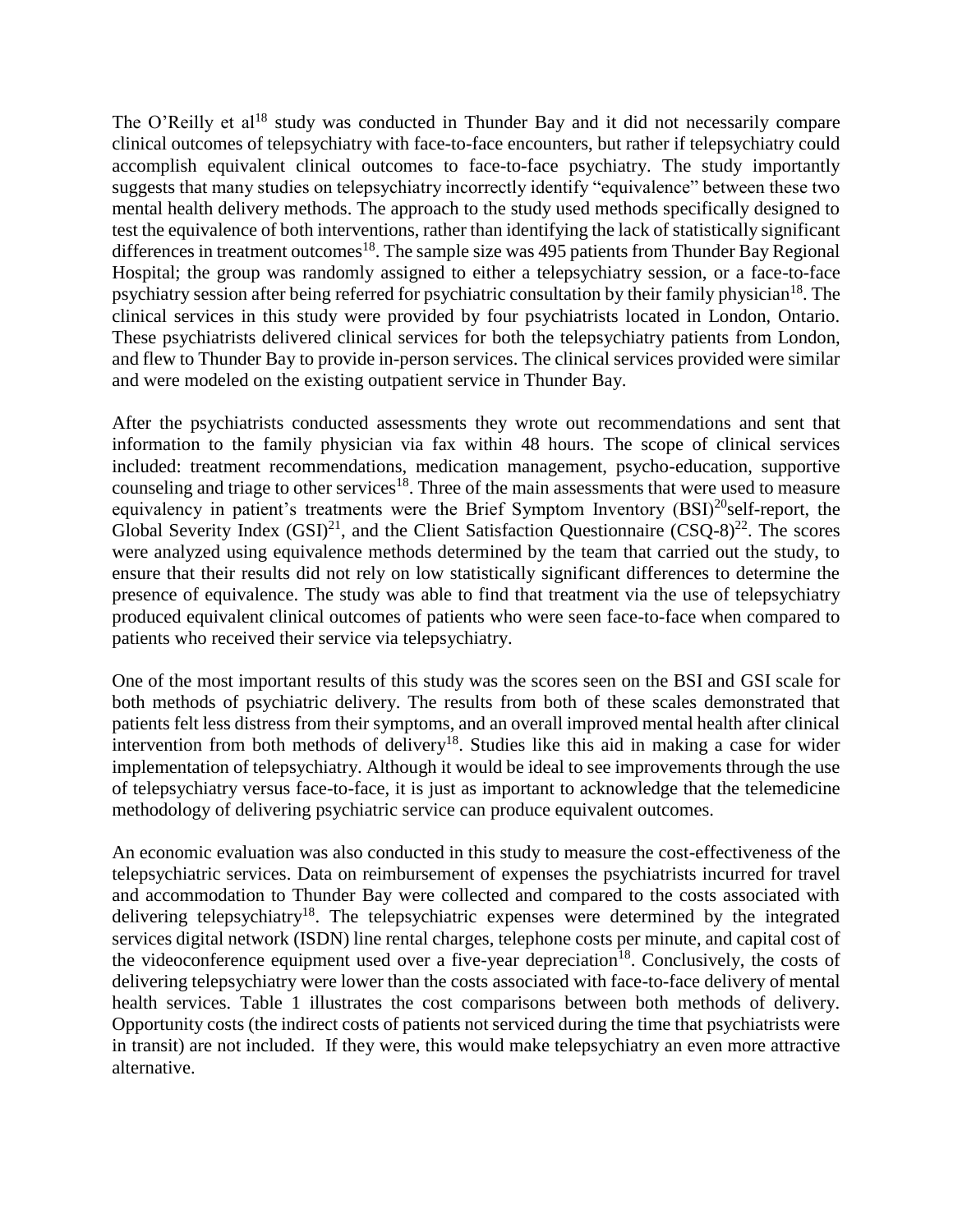| Variable                                      | Face to face | Telepsychiatry |
|-----------------------------------------------|--------------|----------------|
| Payments to psychiatrists                     | \$73,636     | \$45,580       |
| Travel and accommodation for psychiatrists    | \$34,913     | 80             |
| Telephone connection costs for telepsychiatry | 80           | \$22,665       |
| Equipment depreciation                        | \$0          | \$10,036       |
| Room rental cost for telepsychiatry in        |              |                |
| proximal site                                 | 80           | \$10,030       |
| <b>Total</b> costs                            | \$108,549    | \$88,311       |
| Number of patients                            | 246          | 224            |
| Number of visits                              | 344          | 333            |
| Average cost per patient                      | \$439        | \$394          |
| Average cost per visit                        | \$315        | \$265          |

**Table 1. Cost comparison of face-to-face psychiatry and telepsychiatry<sup>18</sup>**

The demand for more research in telepsychiatry has been expressed in a number of published Canadian studies. For example, Doze et al<sup>23,24</sup> published two papers on telepsychiatry within a four year time-frame. The first paper was focused on satisfaction with a telepsychiatry pilot project deployed in Alberta, 1997. The second study published in 2001 looks at the successes of the initial pilot project and how it had developed into a routine service, also expressing the need for more longitudinal studies to take place. The studies by Doze et al also reported significant success in patient outcomes, and provider satisfaction with the utilization of telepsychiatry in Alberta. Limitations were expressed in regards to some of the technical issues they experienced, but it was not enough to hinder the success or continued use of telepsychiatry<sup>24</sup>. Patient perspectives were also examined. During the study they had established a target of 80% for patient satisfaction and were consistently attaining higher than their target each year $^{24}$ . This study was also able to identify, based on patient surveys and feedback, that the service patients received via telemedicine was as satisfactory as receiving face-to-face mental health treatment $^{24}$ .

Another study focused on measuring equivalence of telepsychiatry to face-to-face mental health treatment was conducted in 2014 and specifically on adherence to a common mental health treatment known as cognitive behavioral therapy (CBT) (see Appendix for description of CBT). This study was conducted in Toronto and sought to find ways of improving access to CBT due to the prevalence of clinical depression<sup>25</sup>. Patients were receiving a 13 weekly intervention program via either video conferencing or face to face. Progress was measured using the Beck Depression Inventory Second Edition  $(BDI-II)^{26}$  or both groups. Both groups had seen improvements in their BDI-II scores at a comparable rate between patients receiving CBT via videoconferencing and face-to-face treatment<sup>25</sup>. This study demonstrated again, that introducing telemedicine to deliver mental health services had patients feeling less stigmatized due their need to seek help and eliminated other barriers such as travel, other health concerns, and location<sup>18,23-25</sup>.

Another source of statistical evidence that shows the feasibility and demand of telemedicine in mental health care comes from Ontario. The Ontario Telemedicine Network (OTN) publishes statistics every quarter for how frequently various therapeutic areas are delivered by OTN. For the past 10 quarters more than 50% of OTN use was due to mental health<sup>27</sup>. These data demonstrate that telemedicine has and will continue to be an effective way of delivering mental health services to the Canadian population. The demand to use this service is continuing to grow; and part of that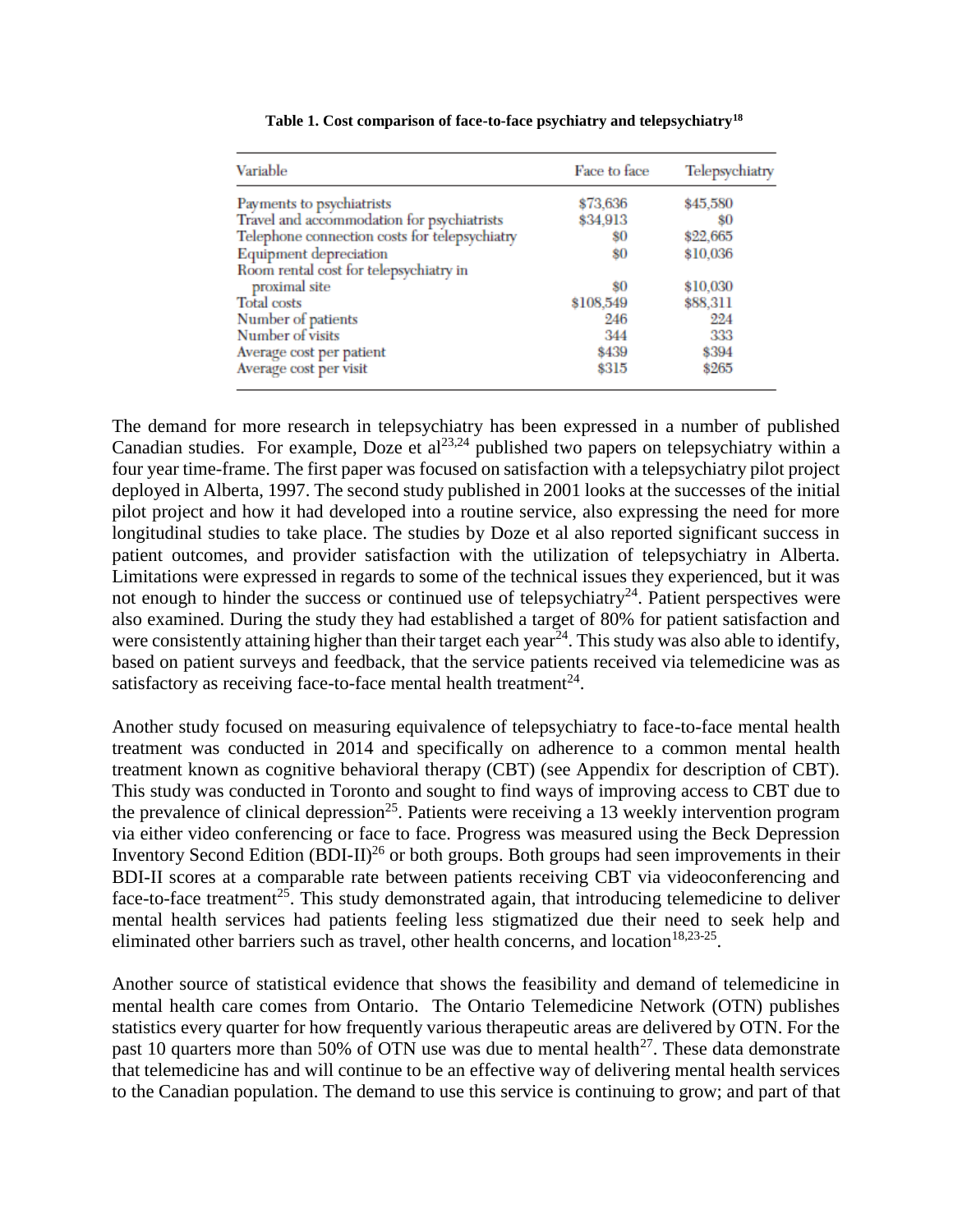can be attributed to the fact that it is either equivalent to or better than typical standard delivery of mental health care.

#### **Telemedicine Encourages Collaboration amongst Mental Health Workers in Canada**

Studies in Canada have not only been conducted to measure patient satisfaction with the use of telepsychiatry and other telemental health services, but also to measure provider satisfaction with these types of services. Some of the common themes seen in these studies are: encouragement to go forward with telepsychiatry services, and to embrace the collaboration that can occur while connecting health care providers via telecommunications<sup>28,29</sup>. This theme of collaboration has the potential to address many issues with the current state of our current health care system in Canada. Due to the shortage of psychiatrists, collaborating with all types of mental health professionals on one case could open up potential for improving clinical best practice guidelines and ultimately patient outcomes. In addition, by involving other health care professionals and supportive roles, we are able to provide a holistic approach to a patient's mental health issues. Telemedicine has the potential and demonstrated ability to act as the conduit that will bring together all types of mental health workers, regardless of their physical placement.

A demonstration study conducted in Atlantic Canada<sup>30</sup> examined how telemedicine could affect mental health in training and support for interdisciplinary collaboration. 34 professionals, representing 11different disciplines participated in the study and underwent training and support from five urban mental health professionals via telemedicine<sup>30</sup>. The results demonstrated an overall high satisfaction with experience and expanded knowledge and an overall greater cohesion among professionals to collaborate on care<sup>30</sup>. Mental health workers have full case loads and see an endless variety of different conditions as every individual patient has a unique diagnosis and treatment plan to follow. This encouragement of healthcare providers to collaborate not only benefits the providers and expands their knowledge base, but it also creates an environment that sets up the patient to have a better experience and could contribute to overall better outcomes. The telemental health platform can be used by all mental health workers to further collaborate and guide clinical best practice guidelines for future innovations and care in the Canadian mental health care system.

#### **Telemedicine and Mental Health for Youths in Canada**

An area that has been benefiting from the use of collaboration via telepsychiatry is mental health in the youth demographic. Youth mental health has become more and more of a pressing issue in Canada. Rates have been climbing for youth mental health issues and suicide all over the country. In Ontario, a study was conducted on pediatric telepsychiatry and the effects it had on the caregiver and service provider. The study was designed to bring all types of health care providers to a collaborative platform via videoconferencing followed by an individual telepsychiatry consultation with participating youths. These consultations were followed up by telephone interviews and the data were collected in a qualitative manner<sup>31</sup>. Two of the overall themes that came out of this study included: enhanced capacity of service providers, and reduced burden on caregivers. Caregivers found that the use of telepsychiatry reduced costs associated with traveling, and missed time for work $31$ . The enhanced capacity of service was a result of the health care provider participants feeling an increase in their confidence and ultimately their competence in assisting their patients<sup>31</sup>. Another pilot project specifically tailored to child and youth psychiatry was launched in Nunavut, which is known for having limited access to psychiatric services. The territory of Nunavut actually has a much younger population than the rest of Canada<sup>28</sup>. An alarming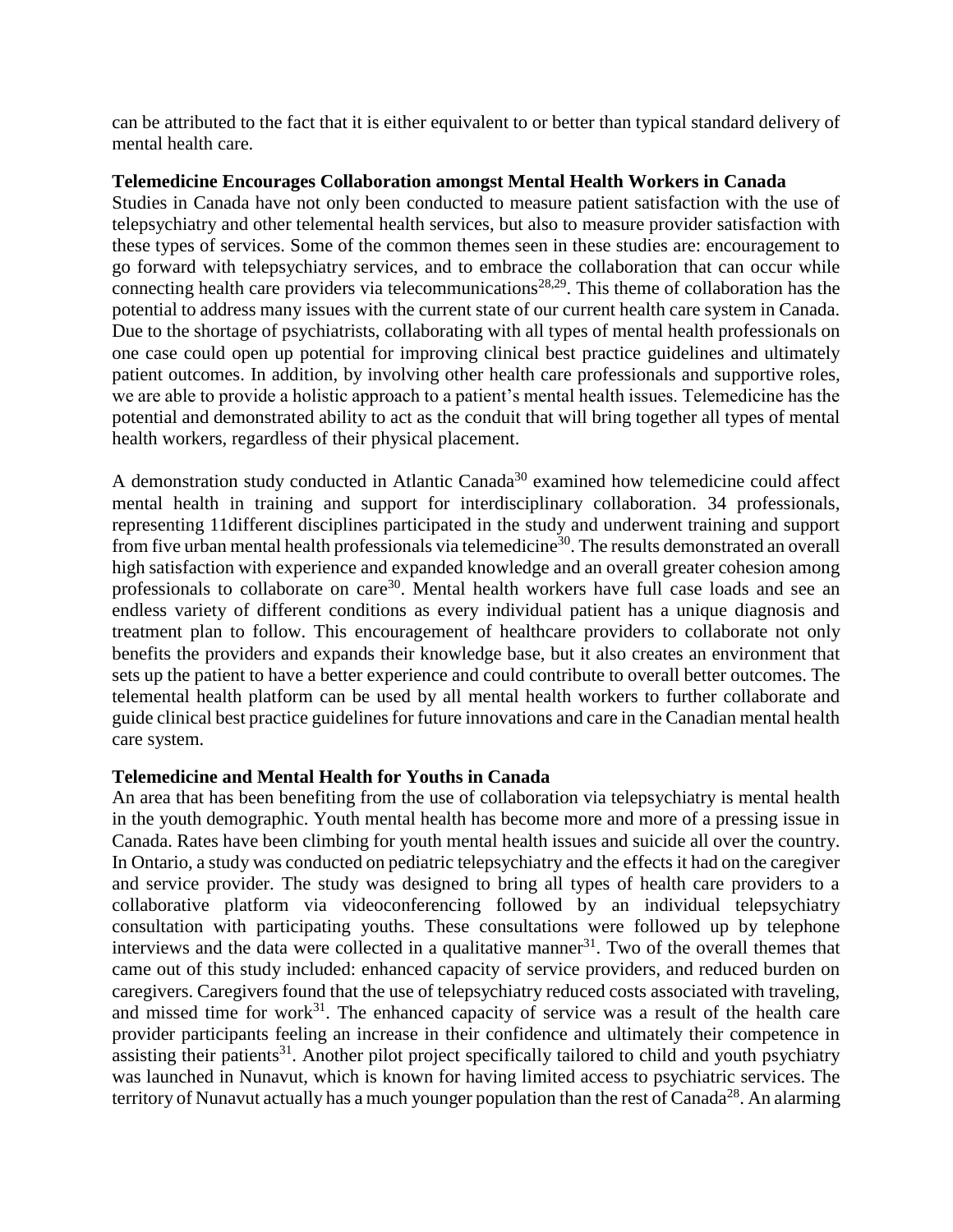statistic found in the study was that throughout 2004-2008 the suicide rate was 30 times higher in Inuit children and teens in comparison to all of  $Canada^{28}$ . This study was inclusive of all staff working with youth experiencing mental health and behavioral issues (e.g. education, social services, non-governmental agencies)  $28$ . This study once again demonstrates the benefits and importance of collaboration with all types of mental health workers for the benefit of the patients. The study wasn't focused on clinical outcomes, but rather barriers in place that may be contributing to the lack of accessibility for youth to appropriate telepsychiatric services. The following barriers to successful telepsychiatric services were identified: accessibility, culturally appropriate services, relevant continuing education and stable, confidential technology in place to enable these interactions<sup>28</sup>. Ultimately, both studies<sup>28,31</sup> identified the use of interactive videoconferencing technology as an effective way to deliver specialized mental health services. The studies also encouraged the need for more research to study its clinical effectiveness on the population as a whole. The studies also identified one of many vulnerable patient populations that can greatly benefit from the increased use of telemedicine in mental health.

The Journal of the Canadian Academy of Child and Adolescent Psychiatry conducted a large literature review<sup>32</sup> specifically on the topic of youth mental health and telepsychiatry as the method of delivering care. Their findings were that youth struggling with mental health are more likely to respond to alternate service delivery strategies including videoconferencing, or other Internetbased programs<sup>32</sup>. With the younger generations including technology as an integral part of their daily lives, telepsychiatry can pave the way for other innovations to be introduced for the delivery of mental health services.

#### **Telemedicine and Mental Health for Geriatrics in Canada**

On the other side of the vulnerable population spectrum, limited research has been conducted and published in Canada on the successes and limitations of telepsychiatry use on the geriatric population. In this context it is usually referred to as telepsychogeriatrics. One publication by Conn et al used a number of different methods to evaluate the effectiveness of telepsychiatry in six different communities from Northwest Ontario. They conducted a chart review, evaluated patient and staff satisfaction, reviewed surveys sent to physicians and also hosted three focus groups. Their findings revealed that across all methods there were high ratings of satisfaction for telepsychiatry from both the physicians and patients with scores averaging between 4.6 and 4.85 on a 5 point scale<sup>34</sup>.

#### **Methods of Telemental Health Delivery**

The majority of the Canadian literature reviewed demonstrated the use of video-conferencing as the primary method of telemental health delivery, but there are ways for delivering telemental health other than video-conferencing. Based on the Hailey et al <sup>35</sup> systematic review, telephone intervention and Internet based programs were also found in Canadian telemental health programs<sup>35</sup>. All three methods of technology have varying administrative policies depending on the province, and how the program was designed and intended to be delivered.

Typically the use of telemental health or telepsychiatry involves video-conferencing and the patient is alone communicating with their specialist unless other arrangements have been made<sup>33</sup>. Video-conferencing allows the patient and health care provider to obtain a level of interaction that could be seen as comparable to traditional face-to-face sessions.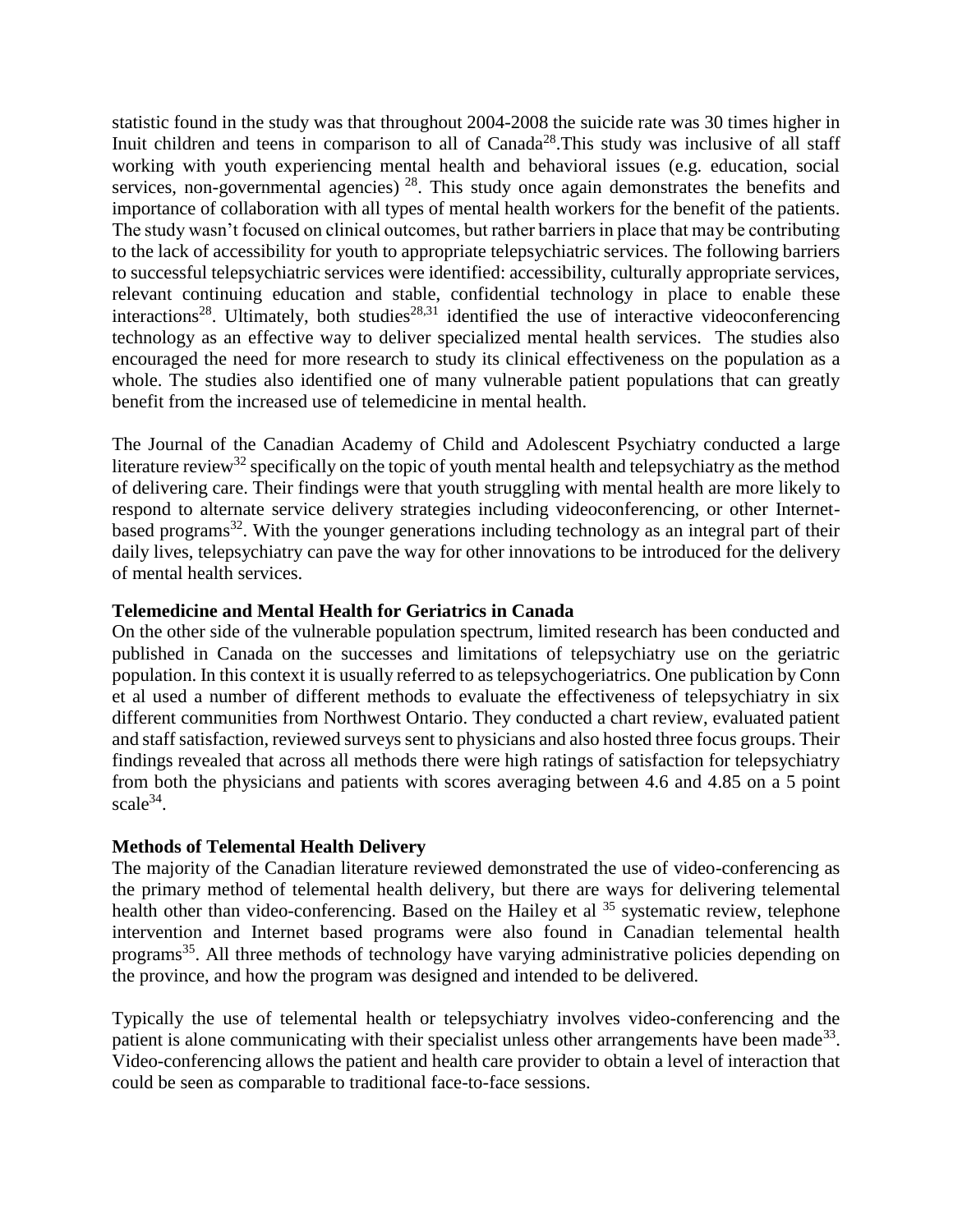In Ontario, using OTN for mental health appointments can be done by using personal computer equipment. The patient uses videoconferencing software and the Internet to connect to a doctor or specialist, where they will see and speak with each other<sup>33</sup>. The appointment would proceed like a regular face-to-face appointment. If the patient does not have the appropriate technology available to book this appointment, they are able to use their closest OTN enabled physician's office or hospital<sup>33</sup>. For example, Ontario Shores offers telemental health for patients.

Telephone based telemental health delivery has also been seen as an effective means of delivery of health services<sup>35</sup>. This is typically done by the patient contacting the service by appointment unless the program was designed to intervene at an immediate time. For example patients with panic disorders could contact a health care provider using a phone service to manage a panic attack happening at the time the phone call is placed  $35$ .

Hailey et al also explored Internet-based programs for delivery of telemental health<sup>35</sup>. The findings demonstrate these programs can improve a range of mental-health conditions but there are limitations based on the merit of the internet-based programs. Some of the Internet-based programs lack credibility in comparison to actual therapy taking place via the use of videoconferencing<sup>35</sup>. The internet-based programs are more focused towards self-help methods of therapy, providing forums and guides for patients to participate in and follow. More research is needed in this specific area of telemental health delivery to determine its advantages and limitations<sup>35</sup>.

#### **The Effectiveness of Telemental Health on Various Mental Illnesses**

A systematic review in 2008<sup>35</sup> reviewed 72 publications on the topic of telemental health (TMH) and its overall clinical effectiveness (not limited to Canada). An extensive review process was put in place and after collecting 1028 different abstracts on the topic of telepsychiatry or telemental health, 72 of them were selected for further analysis<sup>35</sup>. The findings of this literature revealed that telemental health was successful in clinical use in 55% of the studies. Concerning quality and completeness of the research, 18% of the studies were of good enough status that they did not require further research, and 62% of the studies needed further follow up research to provide solid evidence of benefit<sup>35</sup>. The remaining 20% required further work to be completed before making any claims<sup>35</sup>. Common themes that were identified throughout the literature review for telemental health to be considered effective it must be: "technically reliable and robust, well accepted by both clients and health care professionals, and able to produce equivalent quality services to face-toface consultations with undue disruption to practice patterns"<sup>34</sup>.

Various mental illnesses have been treated with the use of telemedicine. The review by Hailey et al<sup>35</sup> recognized the following areas had evidence of success with the telemedicine platform: child psychiatry, depression, dementia, schizophrenia, suicide prevention, posttraumatic stress, panic disorders, substance abuse, eating disorders and smoking prevention<sup>35</sup>. These mental illnesses showed promising results in using telemedicine for intervention and continuous care. Studies specifically conducted on child psychiatry, depression, eating disorders and panic disorders found that the use of video-conferencing produced similar results to that of face to face delivery<sup>35</sup>. In the case of child psychiatry and schizophrenia the telemedicine approach actually produced better clinical outcomes than face-to-face intervention based on standard clinical tests. <sup>35</sup> .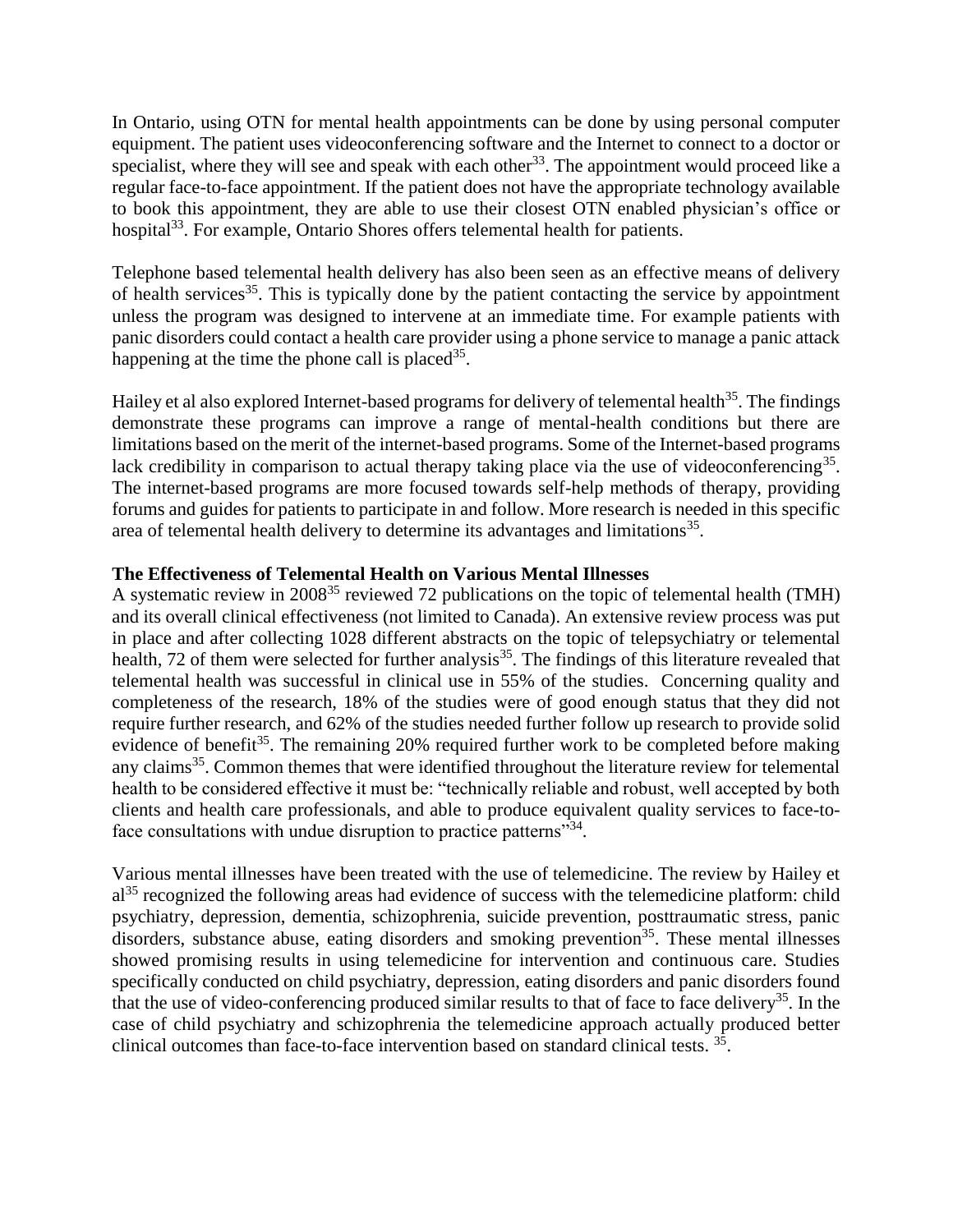The areas of dementia, schizophrenia, panic disorders, substance abuse and smoking prevention demonstrated that the use of telephone intervention was more effective than usual care<sup>35</sup>. Schizophrenia treatment over the phone lowered readmission rates, administering tests for dementia was faster and easier over the phone, and the telephone approach to panic disorders improved a number of anxiety symptoms and improved the overall quality of life for some patients<sup>35</sup>.

Internet based methods of care were found to be effective in depression, schizophrenia, posttraumatic stress disorder, and general panic disorders<sup>35</sup>. Studies suggested that follow-up should be conducted on depression and panic disorders, but the results for schizophrenia and general panic disorders showed statistically significant improvements in patient outcomes using internet-based approaches $35$ .

Some mental illnesses that did not see any improvements, or telemedicine as a feasible approach to treatment were substance abuse, eating disorders, epilepsy with psychosocial difficulty, and obsessive compulsive disorder  $(OCD)^{35}$ . Substance abuse treatment was unsuccessful over the phone unless the patient had already been stabilized first by face-to-face treatment<sup>35</sup>. Treatments for eating disorders and OCD over the telephone were also unsuccessful, with face-to-face treatment providing better results for patients<sup>35</sup>.

#### **Limitations of Current Research and Adoption**

The main limitations identified in the publications reviewed from both Canada and the US have expressed a need for more longitudinal studies in telepsychiatry. These would give a better sense of confirming whether or not this is a feasible method of delivering mental health care, and whether or not the results of receiving telepsychiatry are just as good, if not better than receiving face-toface mental health treatment. Another limitation to be wary of is the attitudes towards using telepsychiatric services from the provider's perspective. Like any technology being implemented, it requires proper training, education and change management approaches to ensure successful and optimal use of telepsychiatry. If providers have a negative attitude before going into the process of training in telepsychiatric services, they may be less likely to continue to try to use the program and may have a lower level of acceptance if they experience any technical difficulties.

Another limitation to keep in mind is how providers would be able to mitigate risks with high-risk patients. As an example, if during a telepsychiatric consultation a patient is considered at high-risk for committing suicide, how can physical intervention take place if they begin to pose a harm to themselves during a telemedicine session? The legalities and policy framework related to this limitation have yet to be solidified and explored in Canada, especially due to the de-centralized telepsychiatry delivery structure taking place at a provincial level.

The authors of the large literature review<sup>34</sup> published a 2008 paper on the limitations in the routine use of telepsychiatry based on their findings from their original research. They indicated that the absence of local champions encouraging the routine use of telepsychiatry has contributed to its limited up-take for routine use, in addition to the uncertainty for professionals and how the referral process could change<sup>34</sup>.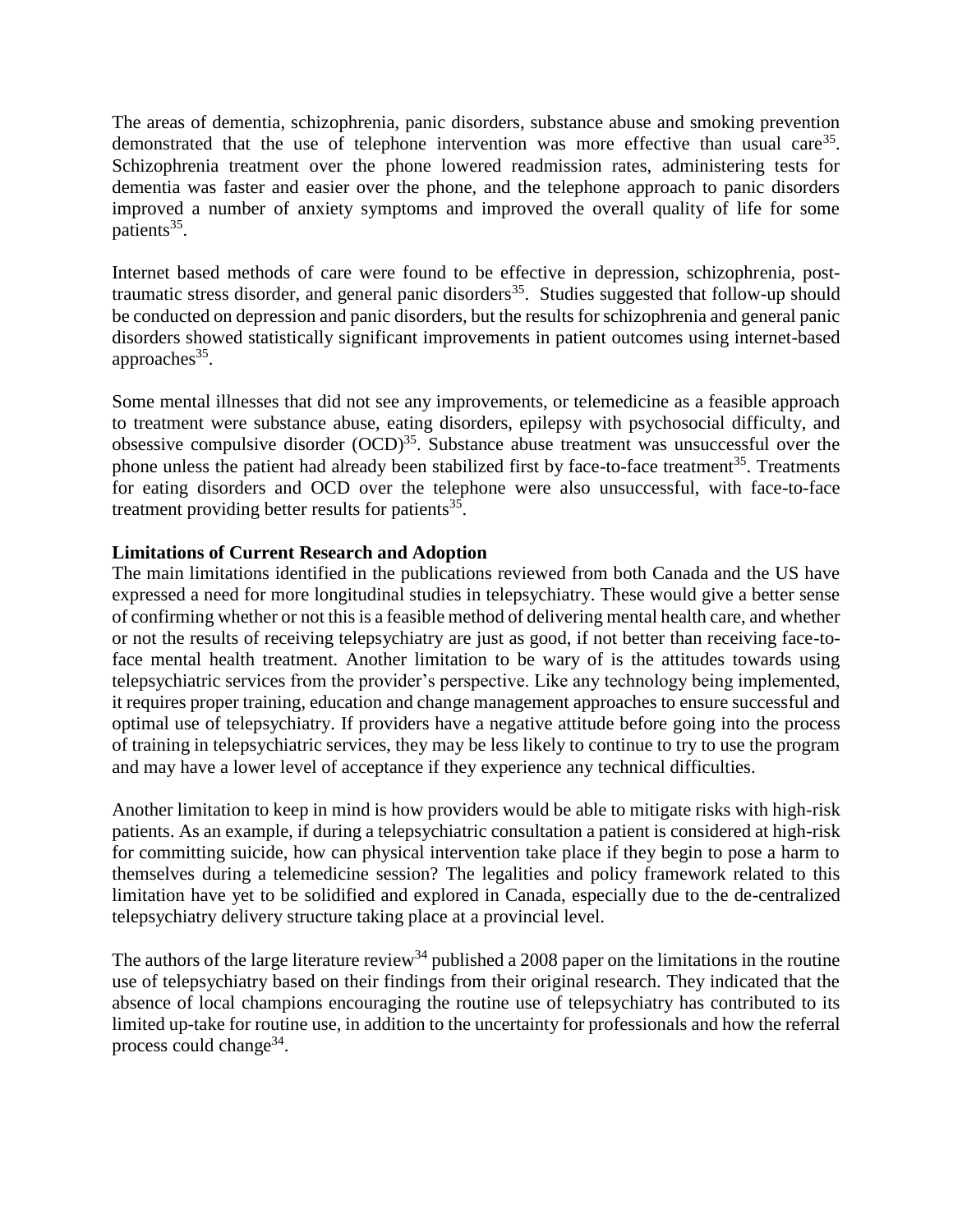#### **Recommendations**

The research that has been conducted and published so far in Canada has identified some of the main strengths and effectiveness of telepsychiatry, and has been able to identify its limitations. The foundational knowledge of telepsychiatry and telemental health is evident, and the technology used for telepsychiatry has been around for such a long period of time that there are subject matter experts available in Canada that are able to research and innovate in this topic. Especially with the growth of health informatics programs across Canada, more professionals are becoming aware of the benefits technology can bring to the health care industry.

Based on the literature reviewed, and the limitations identified, certain significant recommendations can be made.

#### *Recommendation 1*:

One of the largest gaps that acts as a deterrent to all aspects of patient care in the mental health care setting is the lack of a structured health care system that works for its patients to begin with. If telepsychiatry is to grow in adoption and longitudinal use, the foundational needs of the Canadian mental health care system need to be addressed. In 2012 CMHA published on its website statements to the effect that the provincial First Ministers identified improving access to mental health services as a high priority area that needed change<sup>36</sup>. The whole structure needs to be reevaluated and new policies need to be developed to ensure timely and safe access to patients suffering from mental illness. Since there are financial and legal issues that act as barriers for the current provincial models of mental health to move towards a common health care structure, we can start by having provinces collaborate with each other in developing policies and procedures. It is understandable why the provinces would need to design their mental health system frameworks on a provincial level. Each province and territory has its own special population needs and the policies in place need to be able to work optimally for each population.

Currently the federal government has set five criteria that all provinces and territories must comply with: public administration, comprehensiveness, universality, portability and accessibility<sup>1</sup>. The federal government also determines and provides the funding for each province or territory<sup>1</sup>. Under the Canada Health Act, all territories and provinces are free to determine their delivery of mental health services<sup>1</sup>.

This collaborative platform would allow the provinces to learn from one another. In addition to helping each other to address the more complex areas of mental health access and delivery, they could also work towards designing a framework for change. For example, in the Territories due to the scarcity of resources – involving the provinces in planning the framework would open up opportunities for mental health worker shortages to be decreased; if other provinces would be willing to somehow offer their human resources to such a high needs population in the Territories.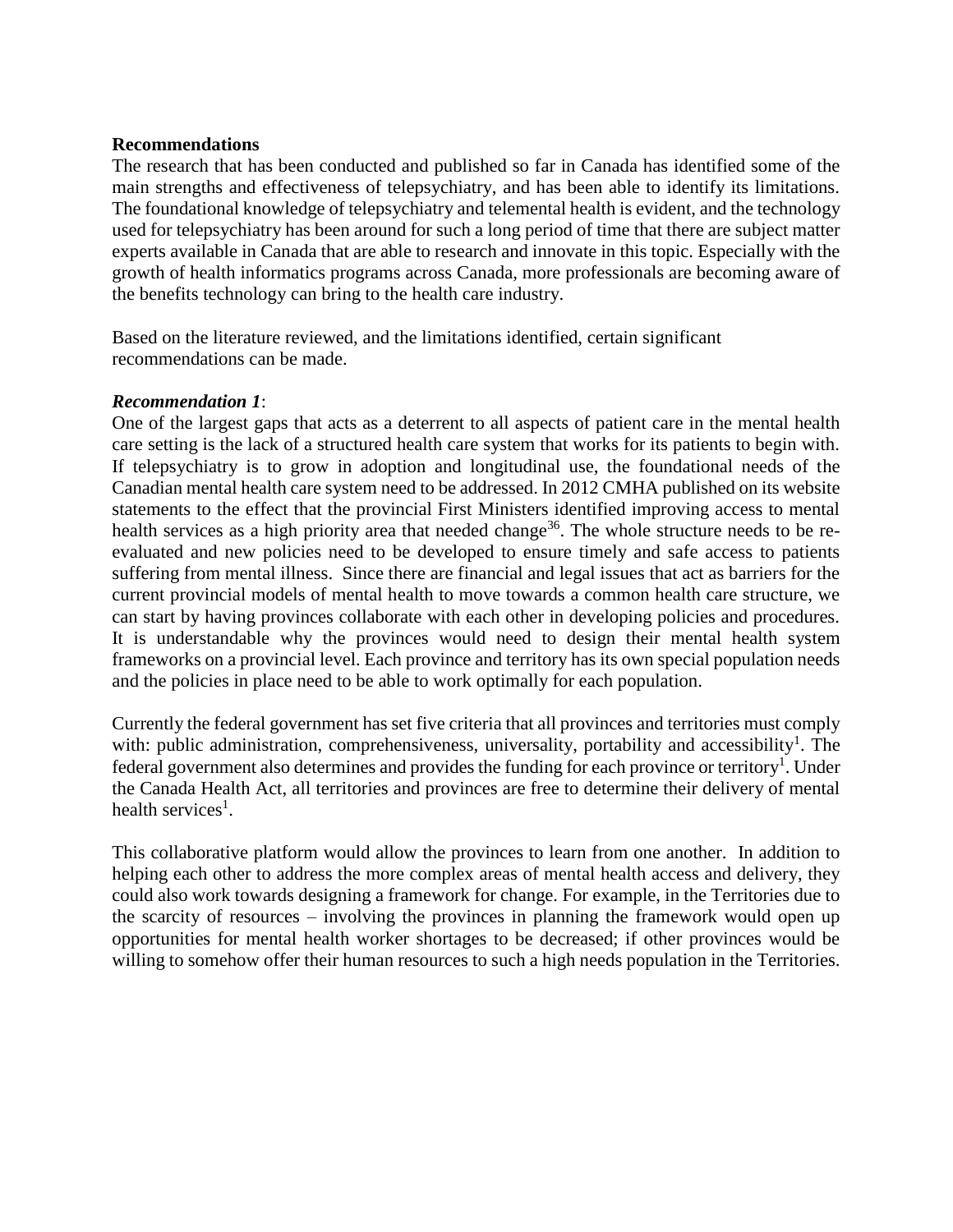#### *Recommendation 2*:

Within the provincial framework, it would be ideal to see a single point of entry into the mental health care system. This single-point of entry would eliminate the confusion that is currently being felt by both providers and patients who seek mental health treatment. From this single point of entry into the mental health care system, there should be centralized intake workers who can readily determine what resources a patient or provider needs and can triage them appropriately into the right direction. This approach would allow for better tracking of mental health care workload and demand (for example, we would be able to better depict how many patients need the services from a social worker vs. the services of a psychiatrist) and based on this tracking, there would be a more systematic approach in place for human resource and budget planning.

#### *Recommendation 3*:

One of the foundational pieces that should be included in the triaging process for the proposed mental health care system is the option of telemental health and telepsychiatry. Each province already has some type of telepsychiatric or telemental health structure and technology in place; it should now be built into existing policies and procedures. From a centralized model the referral information would ideally contain demographic information on the patient as well as the principle reason for seeking mental health care. Based on this information, our mental health care system could take it one step further and determine whether or not telepsychiatry or telemental health services need to be offered. The following scenario demonstrates how this process would work: Patient A is living in a rural area with access to one hospital that was staffed with limited mental health resources, and therefore has long wait lists. Patient A is considered high-risk and has spoken to his/her primary care provider about mental health issues he/she is struggling with. Their primary care provider would provide this information to the centralized point of entry in the mental health care system, where a central intake worker would recognize the urgency and distance issues the patient faces. If the hospital closest to the patient had an extremely long wait time, this is where the central intake worker would be able to determine that a telepsychiatric consult was available in a different jurisdiction and could coordinate this in a timely manner. Ideally, this process would decrease the amount of time the patient would have to wait to receive treatment and an improved outcome, while ensuring optimal use of resources within the mental health care system.

#### *Recommendation 4*:

This new model could be built in collaboration with the Canadian Institute for Health Information (CIHI). The reason for this collaboration would be to better track statistics in utilization and effectiveness of telepsychiatry and telemental health services on a national level. The data collected would contribute to academic studies and could further contribute to policy changes and framework revisions for each provincial mental health care system.

#### *Recommendation 5*:

Another recommendation would be to conduct follow up studies on existing pilot studies within Canada. The publications reviewed in this paper demonstrated a common need for follow-up and longitudinal studies to better depict the benefits and limitations of the use of telemedicine in mental health care. At this stage, enough time has passed since some of these studies were undertaken that conducting follow-ups would be beneficial to see how each health care facility has approached its issues and whether or not they continued to use telemedicine in their mental health care delivery models and the reasons why or why they did not. Gathering this evidence and research could also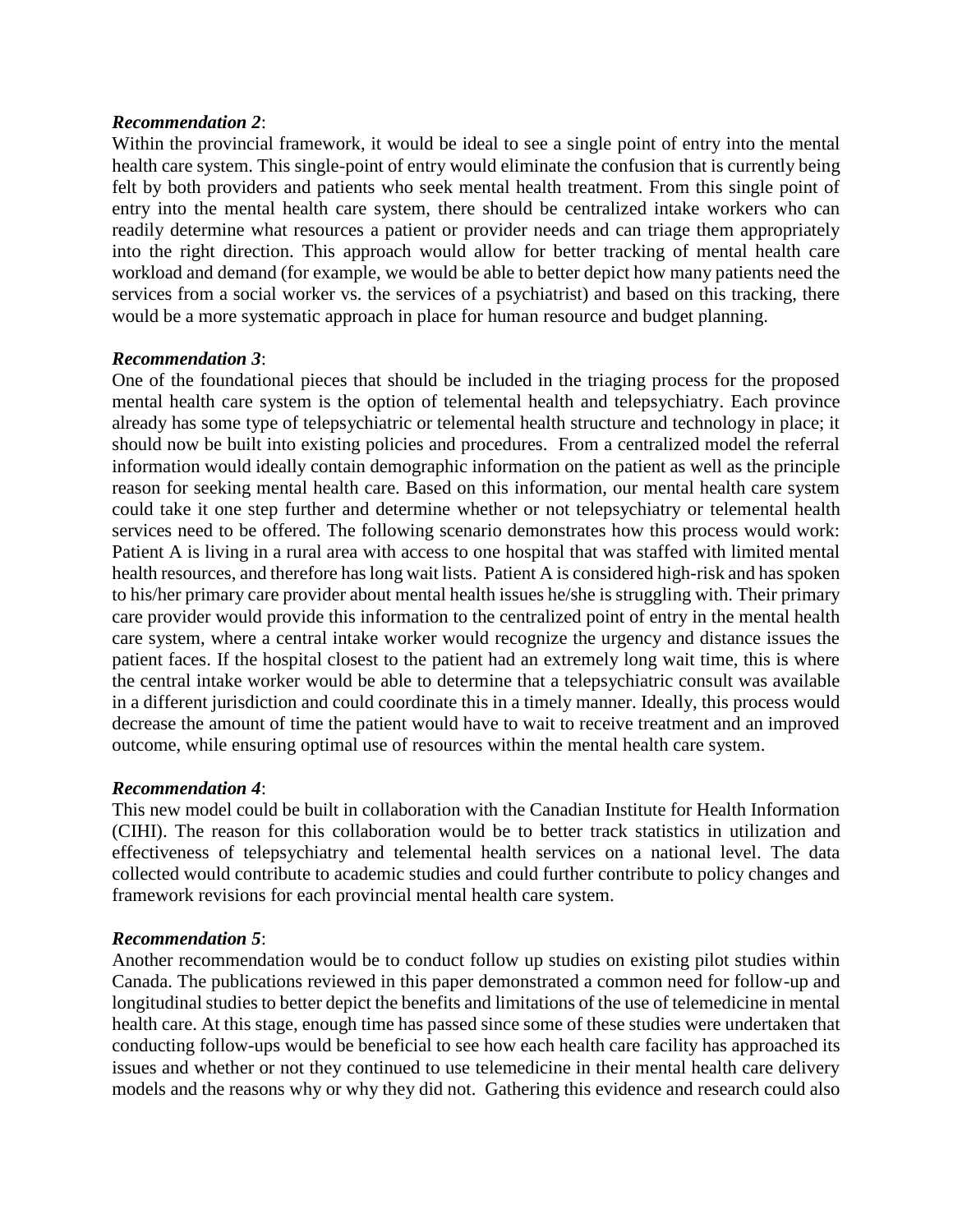act as a tool to assist in change management and buy-in for mental health care workers who are resistant to adopting telemedicine technologies in delivering care.

#### *Recommendation 6*:

In addition to the academic aspect of these recommendations, the future of the follow-up studies should be more patient-centric. Quantitative data is great for demonstrating improvements, but a lot of value can be deduced from qualitative data that these patients can offer. By doing this, we are further able to develop an appropriate framework that works best for the ultimate stakeholder, our mental health patients. They would be able to offer valuable insights on how telepsychiatry and telemental health can be better delivered and used on a routine basis. From a training and education perspective, the use of telemedicine in delivering mental health care treatment should start to become part of a medical professional's curriculum. The concept of eHealth should be delivered to all professionals interested in the medical field. By making medical professionals aware of the technologies in place and how they can be used to benefit patients, we are able to address buy-in issues from earlier stages. Building education about telemedicine for mental health support into the curriculum would also promote innovation and provide an opportunity for people who are passionate about these issues to build new ideas and make recommendations for improvement.

#### **CONCLUSIONS**

Even though some of the research to date is limited in demonstrating the overall clinical effectiveness of telepsychiatry and telemental health in Canada, the majority of the studies have supported the idea that this technology is able to effectively facilitate this new method for delivering mental health services. The pilot studies have also demonstrated enough evidence to encourage follow-up on past research conducted on telepsychiatry and telemental health in Canada. Studies have demonstrated its capacity to produce similar outcomes to that of face-to-face psychiatric treatment, to be a platform for collaboration amongst different mental health professionals, and its ability to reach out to all types of vulnerable populations. The amount of time it is taking for Canadians to receive access to the mental health care system needs to be reduced, and wide-spread promotion and regulatory use of telepsychiatry and telemedicine has the potential to play a pivotal role in facilitating this. The benefits of implementing telepsychiatry and telemental health outweigh its limitations. By further implementing these systems we are providing ourselves with greater opportunity for change and development within our mental health care system. With proper support from the government, proper engagement with the right stakeholders in designing our mental health care system's framework, and embracing technology in our health care industry, small steps can be taken to begin contributing to the big-picture change our mental health care system needs.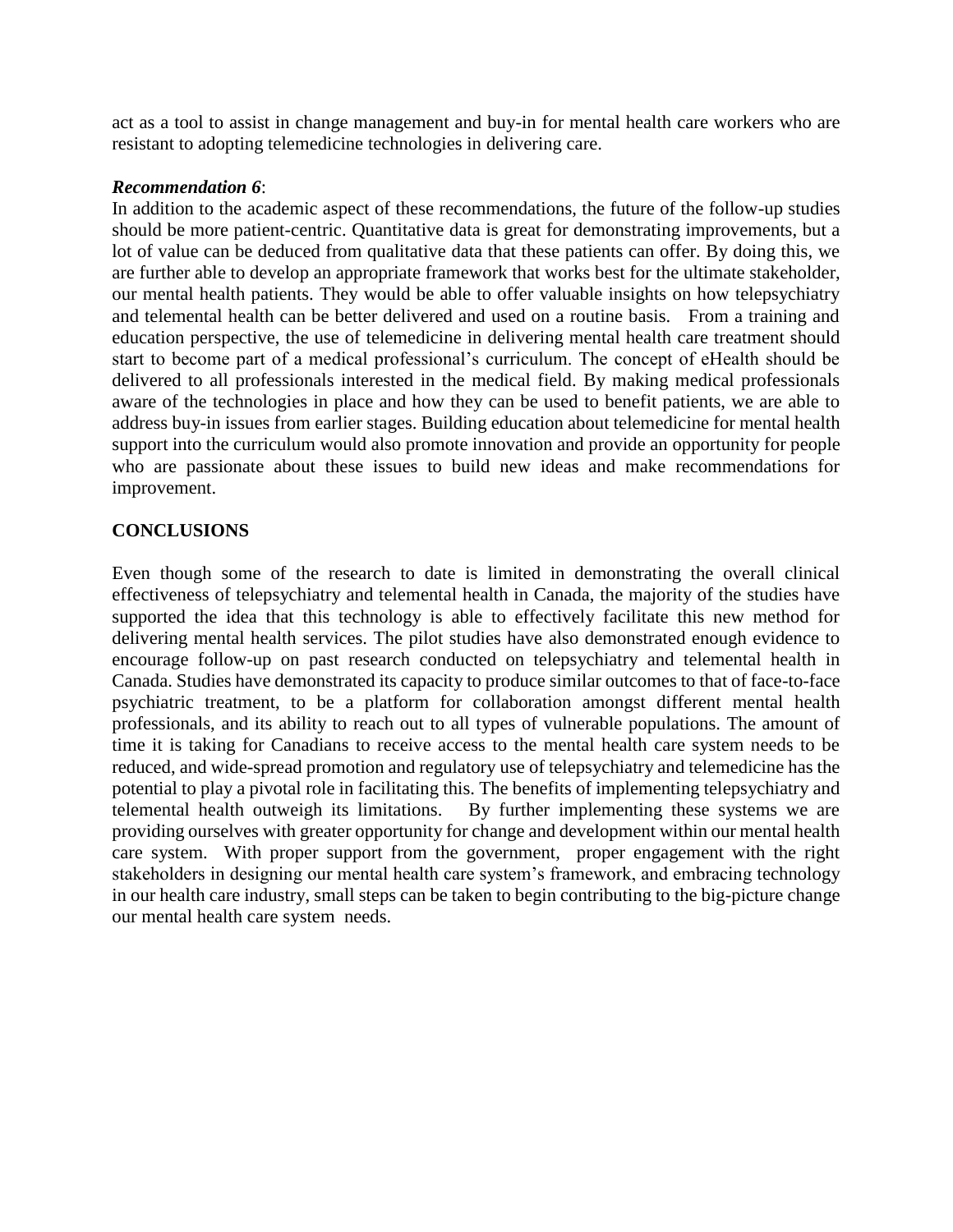#### **Glossary**

**Mental Health:** The capacity to feel, think and act in ways that enhance one's ability to enjoy life and deal with challenges<sup>1</sup>.

**Mental Health Problems:** Diminished capacities – whether cognitive, emotional, attentional, interpersonal, motivational or behavioral – that interfere with a person's enjoyment of life or adversely affect interactions with society and the environment<sup>1</sup>.

**Telemedicine:** The delivery of health care services, where distance is a critical factor, by all health care professionals using information and communication technologies for the exchange of valid information for diagnosis, treatment and prevention of disease and injuries, research and evaluation, and for the continuing education of health care providers, all in the interests of advancing the health of individuals and their communities<sup>3</sup>.

**Telepsychiatry;** A form of video conferencing that can provide psychiatric services to patients living in remote locations or otherwise underserved areas. It can connect patients, psychiatrists, physicians, and other healthcare professionals through the use of television cameras and  $microphones<sup>37</sup>$ .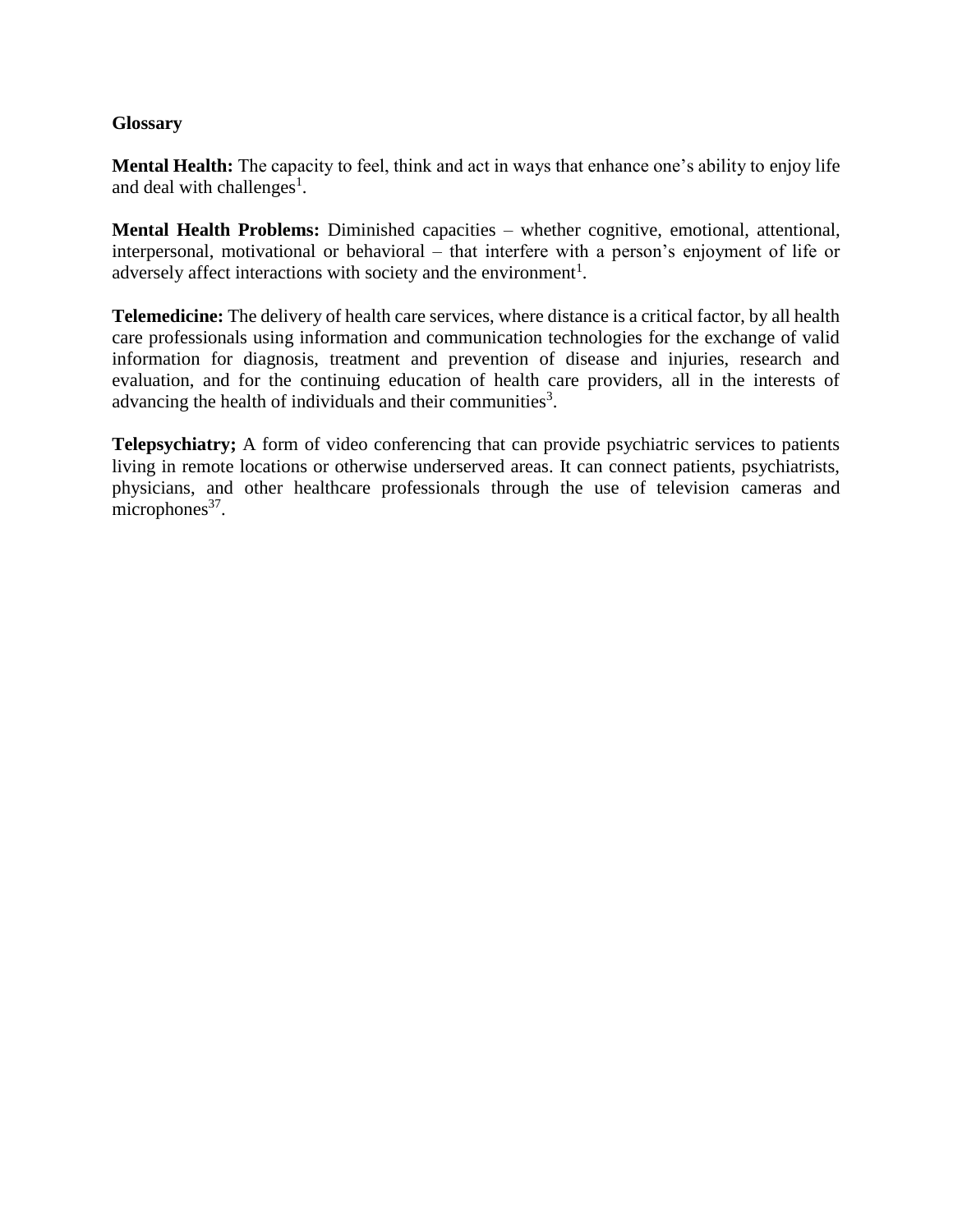#### **REFERENCES**

- 1. Canada. Mental health, mental illness and addiction: overview of policies and programs in Canada. Report 1. Ottawa: The Standing Senate Committee on Social Affairs, Science and Technology; 2004.
- 2. Centre of addiction and mental health [Internet]. Toronto: Centre of addiction and mental health; [date unknown][cited 2015 Jan 28]. Available from: [http://www.camh.ca/en/hospital/about\\_camh/newsroom/for\\_reporters/Pages/addictionme](http://www.camh.ca/en/hospital/about_camh/newsroom/for_reporters/Pages/addictionmentalhealthstatistics.aspx) [ntalhealthstatistics.aspx](http://www.camh.ca/en/hospital/about_camh/newsroom/for_reporters/Pages/addictionmentalhealthstatistics.aspx)
- 3. World Health Organization. Telemedicine: opportunities and developments in member states: report on the second global survey on eHealth. World Health Organization; 2010.
- 4. COACH Canada's Health Informatics Association. Canadian telehealth report: based on the 2012 telehealth survey. Toronto: Coach Canada's Health Informatics Association; 2013.
- 5. Fortney J, Pyne J, Kimbrell T, Hudson T, Robinson D, Schneider R et al. Telemedicine based collaborative care for posttraumatic stress disorder – a randomized clinical trial. JAMA – J Am Med Assoc [Internet]. 2015 Jan [cited 2015 March 10]; 72(1): 58-67. Available from Pubmed:<http://www.ncbi.nlm.nih.gov/pubmed/25409287>
- 6. Khasanshina E, Wolfe W, Emerson E, Stachura M. Counseling center-based telemental health for students at a rural university. Journal of Telemedicine and eHealth [Internet]. 2008 Feb [cited 2015 March 10]; 14(1): 35-41. Available from OVID: <http://ovidsp.tx.ovid.com.libaccess.lib.mcmaster.ca/sp-3.14.0b/ovidweb.cgi>
- 7. Thomspon Media Group. States leverage telepsychiatry solutions to ease ED crowding, accelerate care. J Emergency Department Management [Internet]. 2015 Feb 1 [cited 2015 March 10]; 27(2):13-17. Available from:<http://www.ncbi.nlm.nih.gov/pubmed/25688413>
- 8. Shore P, Goranson A, Ward MF, Lu MW. Meeting veterans where they're  $(a)$ : a va homebased elemental health pilot program. Int J Psychiatry Med [Internet]. 2014 [cited 2015 March 10]; 48(1):5-17. Available from:<http://www.ncbi.nlm.nih.gov/pubmed/25354923>
- 9. Canadian Mental Health Association. Stigma and mental illness; a framework for action by the Canadian mental health association. Ottawa: Canadian Mental Health Association; 2007.
- 10. Bell Canada [Internet]. Verdun: Our initiatives Bell let's talk is a multi-year charitable program dedicated to mental health; 2015[cited 2015 March 22]. Available from: <http://letstalk.bell.ca/en/our-initiatives/>
- 11. Mental Health Commission of Canada. Calgary: Initiatives; Opening minds. Calgary: Mental Health Commission of Canada; 2009[cited 2015 March 22]. Available from: <http://www.mentalhealthcommission.ca/English/initiatives-and-projects/opening-minds>
- 12. Gagne MA. , Canadian Collaborative Mental Health Initiative. Advancing the agenda for collaborative mental health care. Mississauga: Canadian Collaborative Mental Health Initiative; 2005.
- 13. Canadian Mental Health Association [Internet]. Ottawa: Fast facts about mental illness; 2014 [cited 2015 March 10]. Available from: [http://www.cmha.ca/media/fast-facts-about](http://www.cmha.ca/media/fast-facts-about-mental-illness/#.VP8slvnF_Si)[mental-illness/#.VP8slvnF\\_Si](http://www.cmha.ca/media/fast-facts-about-mental-illness/#.VP8slvnF_Si)
- 14. Canadian Mental Health Association [Internet]. Ottawa: Access to services; 2012 [cited 2015 March 10]. Available from: [http://www.cmha.ca/public\\_policy/access-to-services-](http://www.cmha.ca/public_policy/access-to-services-2/#.VP8tQfnF_Sh)[2/#.VP8tQfnF\\_Sh](http://www.cmha.ca/public_policy/access-to-services-2/#.VP8tQfnF_Sh)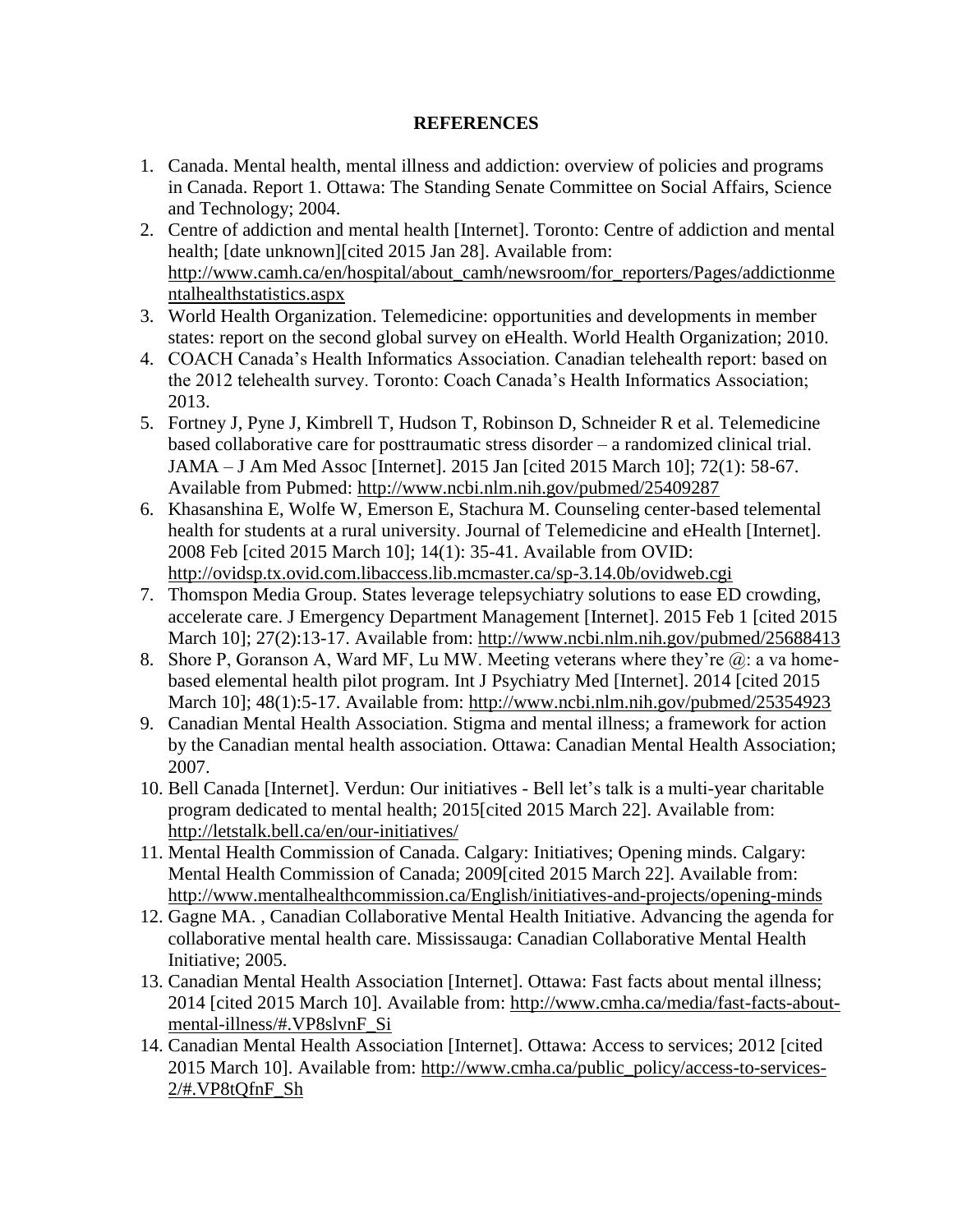15. Mental Health Commission of Canada [Internet]. Calgary: Toward recovery and well being; a framework for a mental health strategy; 2009 [cited 2015 March 10]. Available from:

[http://www.mentalhealthcommission.ca/English/system/files/private/Seniors\\_Toward\\_Re](http://www.mentalhealthcommission.ca/English/system/files/private/Seniors_Toward_Recovery_and_Well_Being_SUMMARY_ENG_0.pdf) [covery\\_and\\_Well\\_Being\\_SUMMARY\\_ENG\\_0.pdf](http://www.mentalhealthcommission.ca/English/system/files/private/Seniors_Toward_Recovery_and_Well_Being_SUMMARY_ENG_0.pdf)

- 16. Buske L. Canadian collaborative centre for physician resources: psychiatry- a recent profile of the profession [Internet]. Toronto: Canadian Medical Association, [Updated April 2012; cited 2015 March 10]. Available from: [https://www.cma.ca/Assets/assets](https://www.cma.ca/Assets/assets-library/document/en/advocacy/25-Psychiatry-e.pdf)[library/document/en/advocacy/25-Psychiatry-e.pdf](https://www.cma.ca/Assets/assets-library/document/en/advocacy/25-Psychiatry-e.pdf)
- 17. Simms D, Gibson K, O'Donnell S. To use or not to use: clinicians' perceptions of telemental health. Canadian Psychological Association [Internet]. 2011 [cited 2015 March 10]; 52(1): 41-51. Available from Google Scholar: [https://scholar.google.ca/scholar?hl=en&q=to+use+or+not+to+use+clinicians%27+perce](https://scholar.google.ca/scholar?hl=en&q=to+use+or+not+to+use+clinicians%27+perceptions+of+telemental+health&btnG=&as_sdt=1%2C5&as_sdtp) [ptions+of+telemental+health&btnG=&as\\_sdt=1%2C5&as\\_sdtp=](https://scholar.google.ca/scholar?hl=en&q=to+use+or+not+to+use+clinicians%27+perceptions+of+telemental+health&btnG=&as_sdt=1%2C5&as_sdtp)
- 18. O'Reilly R, Bishop J, Maddox K, Hutchinson L, Fishman M, Takhar J. Is telepsychiatry equivalent to face-to-face psychiatry? Results from a randomized controlled equivalence trial. J Psychiatr Serv [Internet]. 2007 June [cited 2015 March 10]; 58(6):36-43. Available from Pubmed:<http://www.ncbi.nlm.nih.gov/pubmed/17535945>
- 19. Williams R. Telepsychiatry virtual care for mental health and addictions [Internet]. Toronto: Ontario Telemedicine Network; 2013 [updated 2013 Nov 4; cited 2015 March 10]. Available from: [https://otn.ca/en/blog/telepsychiatry%3A-virtual-care-for-mental](https://otn.ca/en/blog/telepsychiatry%3A-virtual-care-for-mental-health-and-addictions)[health-and-addictions](https://otn.ca/en/blog/telepsychiatry%3A-virtual-care-for-mental-health-and-addictions)
- 20. Piersma H, Reume W, Boes J. The brief symptom inventory (BSI) as an outcome measure for adult psychiatric patients. J Clin Psychol. 1994[cited 2015 March 22]; 20(1):555-563.
- 21. Administration scoring and procedures manual.  $4<sup>th</sup>$  ed. Brief symptom inventory Minneapolis: National Computer Systems, 1993.
- 22. The client satisfaction questionnaire-8 in the use of psychological testing.  $2<sup>nd</sup>$  ed. New Jersey: Lawrence Erlbaum Associates; 1999.
- 23. Doze S, Simpson J, Hailey D, Jacobs P. Evaluation of a telepsychiatry pilot project. J Telemed Telecare [Internet]. 1995[cited 2015 March 10]; 5(1):38-46. Available from Pubmed:<http://www.ncbi.nlm.nih.gov/pubmed/10505368>
- 24. Doze S, Simpson J, Urness D, Haley D, Jacobs P. Evaluation of a routine telepsychiatry service. J Telemed Telecare [Internet]. 2001[cited 2015 March 10];7(2):90-98. Available from Pubmed:<http://www.ncbi.nlm.nih.gov/pubmed/11331046>
- 25. Khatria N, Marziali E, Tchernikov I, Shepherd N. Comparing telehealth-based and clinicbased group cognitive behavioral therapy for adults with depression and anxiety, a pilot study. J Clinical Interventions in Aging [Internet]. 2014 [cited 2015 March 15];4(9):765- 770. Available from [http://www.dovepress.com/comparing-telehealth-based-and-clinic](http://www.dovepress.com/comparing-telehealth-based-and-clinic-based-group-cognitive-behavioral-peer-reviewed-article-CIA)[based-group-cognitive-behavioral-peer-reviewed-article-CIA](http://www.dovepress.com/comparing-telehealth-based-and-clinic-based-group-cognitive-behavioral-peer-reviewed-article-CIA)
- 26. Beck A, Steer R, Brown G. Manual for the beck depression inventory-II. San Antonio: Psychological Corporation, 1996.
- 27. Ontario Telemedicine Network [Internet]. Toronto: Top Therapeutic areas of care by LHIN; 2015 [cited 2015 March 10]. Available from:<https://otn.ca/en/members/newsletter>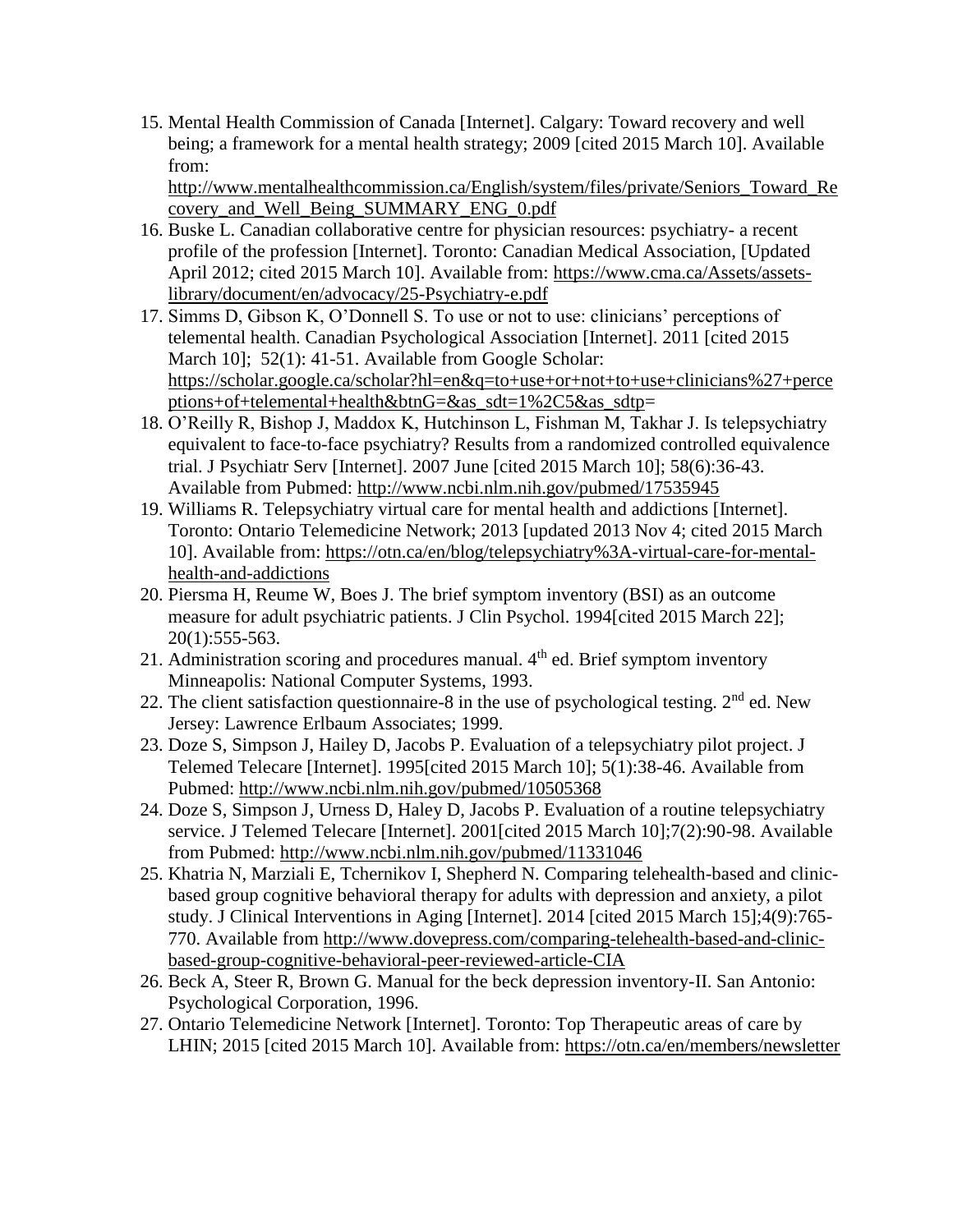- 28. Volpe T, Boydell KM, Pignatielllo A. Mental health services for Nunavut children and youth: evaluation a telepsychiatry pilot project. 2013 Aug [cited 2015 March 10]. Available from: [http://www.rrh.org.au](http://www.rrh.org.au/)
- 29. Jong M. Managing suicides via videoconferencing in a remote northern community in Canada. Int J Circumpolar Health [Internet]. 2004[cited 2015 March 10];63(4):22-28. Available from Pubmed:<http://www.ncbi.nlm.nih.gov/pubmed/15709317>
- 30. Cornish P, Church E, Callanan T, Bethune C, Robbins C, Miller R. Rural interdisciplinary mental health team building via satellite: a demonstration project. Telemed J E Health [Internet]. 2003[cited 2015 March 15]9(1):63-71. Available from Pubmed:

[http://www.ncbi.nlm.nih.gov.libaccess.lib.mcmaster.ca/pubmed/?term=Rural+Interdiscip](http://www.ncbi.nlm.nih.gov.libaccess.lib.mcmaster.ca/pubmed/?term=Rural+Interdisciplinary+Mental+Health+Team+Building+via+Satellite%3A+A+Demonstration+Project) [linary+Mental+Health+Team+Building+via+Satellite%3A+A+Demonstration+Project](http://www.ncbi.nlm.nih.gov.libaccess.lib.mcmaster.ca/pubmed/?term=Rural+Interdisciplinary+Mental+Health+Team+Building+via+Satellite%3A+A+Demonstration+Project)

- 31. Greenberg N, Boydell K, Volpe T. Pediatric telepsychiatry in Ontario; caregiver and service provider perspectives. J of Behavioral Health Services and Research [Internet]. 2006[cited 2015 March 10]
- 32. Boydell K, Hodgins M, Pignatielle A, Teshima J, Edwards H, Willis D. Using technology to deliver mental health services to children and youth; a scoping review. Journal of the Canadian Academy of Child and Adolescent Psychiatry [Internet]. 2014[cited 2015 March 10]; 23(2):87-99. Available from: <http://www.ncbi.nlm.nih.gov/pmc/articles/PMC4032077/>
- 33. Dawe, I. Expanding telemental health care. Ontario Shores.[Internet]. 2014[cited 2015 March 4]. Available from: [http://mindvine.ontarioshores.ca/index.php/posts/119-](http://mindvine.ontarioshores.ca/index.php/posts/119-expanding-tele-mental-health-care)
- [expanding-telemental-health-care](http://mindvine.ontarioshores.ca/index.php/posts/119-expanding-tele-mental-health-care) 34. Conn D, Madan R, Lam J, Patterson T, Skirten S. Program evaluation of a telepsychiatry service for older adults connecting a university affiliated geriatric center to a rural psychogeriatric outreach service in northwest Ontario, Canada. International Psychogeriatrics [Internet]. 2013[cited 2015 March 10]; 25(11):1796-1800. Available from Pubmed:<http://www.ncbi.nlm.nih.gov/pubmed/23870297>
- 35. Hailey D, Roine R, Ohinmaa A. The effectiveness of telemental health applications: a review. Canadian Journal of Psychiatry. [Internet]. 2008[cited 2015 March 15];53(11)769-778. Available from Pubmed: [http://www.ncbi.nlm.nih.gov.libaccess.lib.mcmaster.ca/pubmed/?term=.+Hailey+D%2C+](http://www.ncbi.nlm.nih.gov.libaccess.lib.mcmaster.ca/pubmed/?term=.+Hailey+D%2C+Roine+R%2C+Ohinmaa+A.+The+effectiveness+of+telemental+health+applications%3A+a+review.+Canadian+Journal+of+Psychiatry) [Roine+R%2C+Ohinmaa+A.+The+effectiveness+of+telemental+health+applications%3A](http://www.ncbi.nlm.nih.gov.libaccess.lib.mcmaster.ca/pubmed/?term=.+Hailey+D%2C+Roine+R%2C+Ohinmaa+A.+The+effectiveness+of+telemental+health+applications%3A+a+review.+Canadian+Journal+of+Psychiatry) [+a+review.+Canadian+Journal+of+Psychiatry](http://www.ncbi.nlm.nih.gov.libaccess.lib.mcmaster.ca/pubmed/?term=.+Hailey+D%2C+Roine+R%2C+Ohinmaa+A.+The+effectiveness+of+telemental+health+applications%3A+a+review.+Canadian+Journal+of+Psychiatry)
- 36. Canadian Mental Health Association. Access to services [Internet]. Ottawa: Canadian Mental Health Association, [Updated February 2012; cited 2015 March 15]. Available from: http://www.cmha.ca/public\_policy/access-to-services-2/#.VQZt\_o7F\_Sh
- 37. American Psychiatric Association. Telepsychiatry [Internet]. Arlington: American Psychiatric Association. [Updated 2014; cited 2015 March 24]. Available from: http://www.psychiatry.org/practice/professional-interests/underservedcommunities/telepsychiatry
- 38. Ministry of Health British Columbia. Cognitive behavioral therapy [Internet]. Vancouver; Ministry of Health British Columbia, [updated March 2007; cited 2015 March 24]. Available

from:http://www.health.gov.bc.ca/library/publications/year/2007/MHA\_CognitiveBehavi ouralTherapy.pd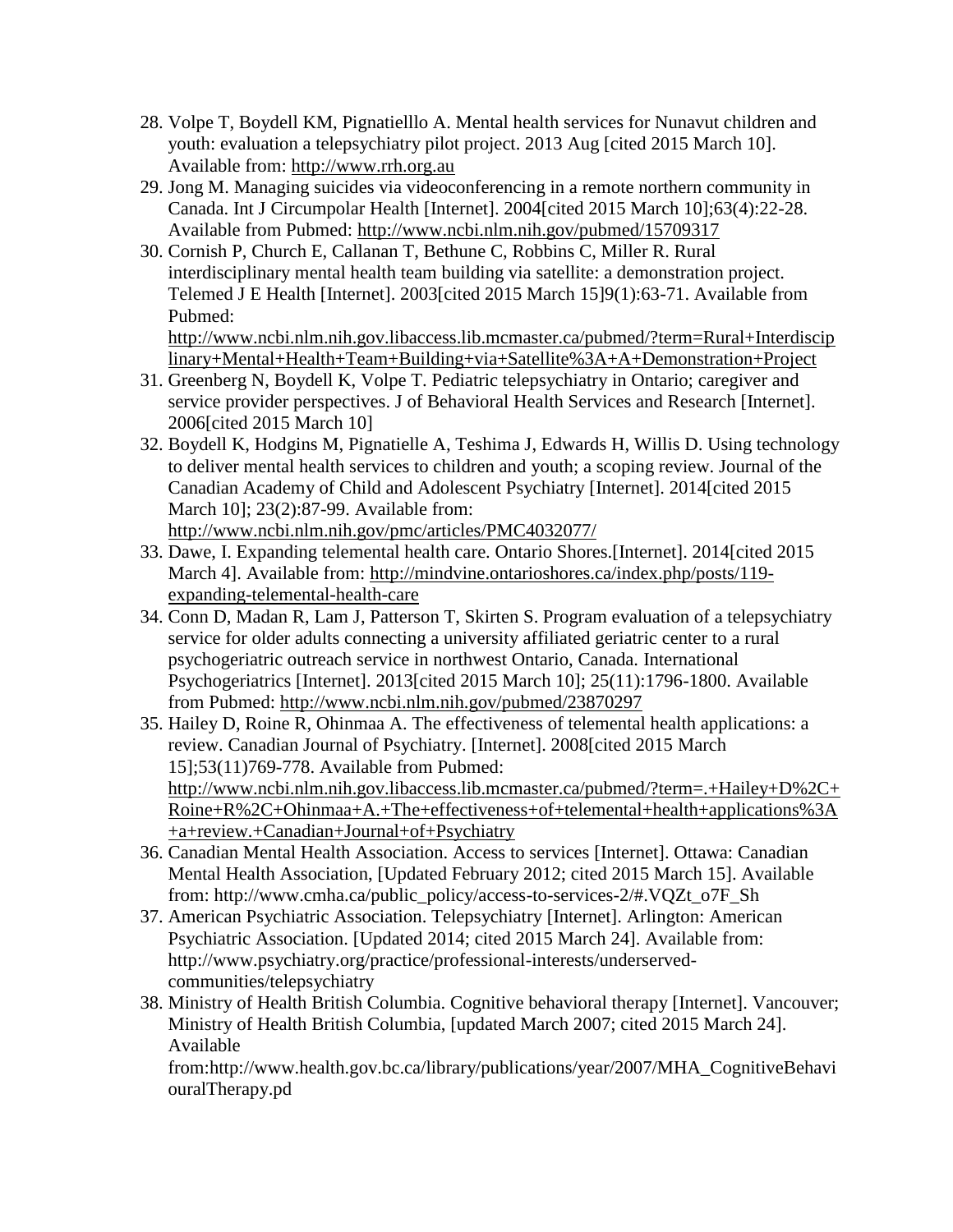#### **APPENDIX**

#### **Cognitive Behavioral Therapy (CBT)**

"CBT is a psychological treatment that addresses the interactions between how we think, feel and behave. It is usually time-limited (approximately 10-20 sessions), focuses on current problems and follows a structured style of intervention. Evidence supports the effectiveness of CBT for many common mental disorders. For some disorders, carefully designed research has led international expert consensus panels to identify CBT as the current "treatment of choice".

CBT is less like a single intervention and more like a family of treatments and practices. Practitioners of CBT may emphasize different aspects of treatment (cognitive, emotional, or behavioral) based on the training of the practitioner."<sup>38</sup>